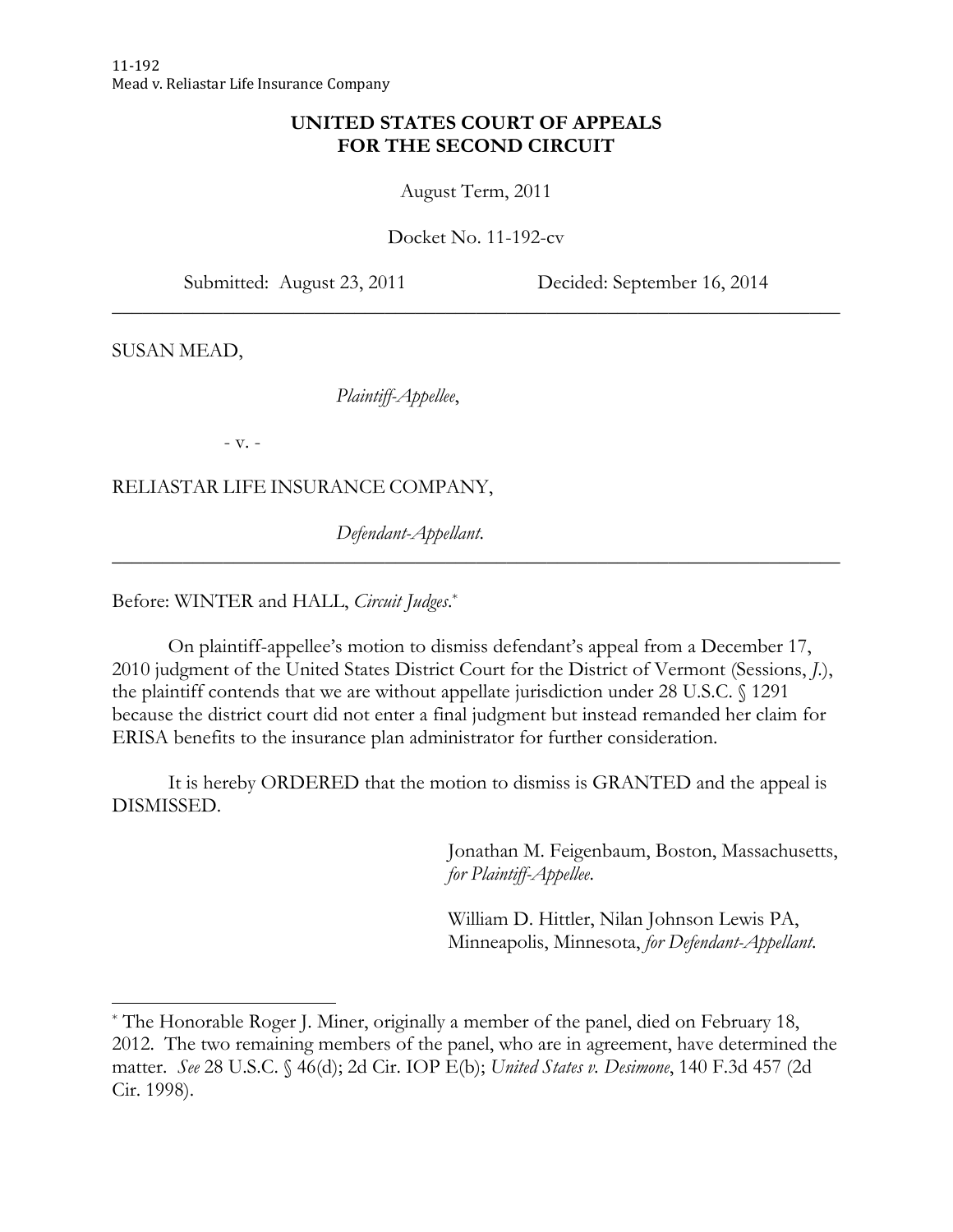Matthew B. Byrne, Gravel & Shea, Burlington, Vermont, *for Defendant-Appellant*.

#### PER CURIAM:

 Susan Mead participated in a group long-term disability ("LTD") insurance policy administered by Reliastar Life Insurance Company ("Reliastar"). Mead, who suffers from degenerative cervical disc disease, sought LTD benefits under this policy, asserting that her "total disability" prevented her from performing her own occupation or any other. Reliastar denied her claim, causing Mead to bring this action pursuant to the Employee Retirement Income Security Act of 1974 ("ERISA") in which she seeks a declaratory judgment that she is entitled to the LTD benefits. Finding Reliastar's benefits determination arbitrary and capricious, the district court remanded the matter to the company with instructions that it calculate the amount of benefits owed to Mead because she was unable to perform the duties of her own occupation and determine whether she was eligible for additional benefits because she could not perform the duties of any other occupation. Reliastar appealed, and Mead now moves to dismiss for lack of appellate jurisdiction, arguing that the remand order is not a "final decision" under 28 U.S.C. § 1291. While this is a familiar issue in this circuit, we have never definitively decided whether, or under what circumstances, a district court's remand to an ERISA plan administrator is immediately appealable. We hold that under the circumstances of this case, the remand order is not an immediately appealable final decision under either the traditional principles of finality or our precedents governing remands to administrative agencies. We therefore dismiss Reliastar's appeal for lack of appellate jurisdiction.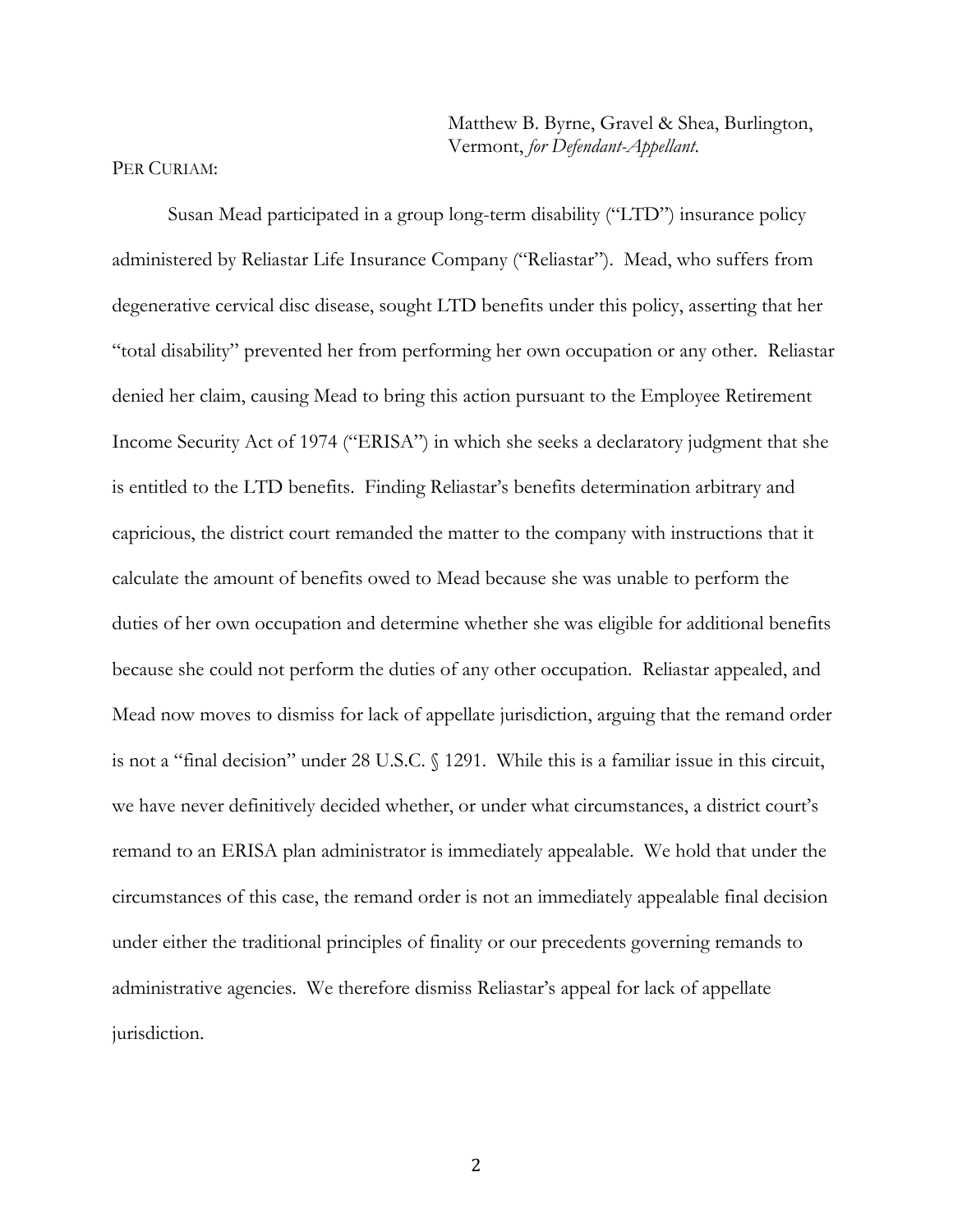#### **BACKGROUND**

#### **I. Mead's Group Insurance Policy**

<u> 1989 - Johann Stein, fransk politik (d. 1989)</u>

 Mead was a long-time employee of Reliastar Financial Corporation ("Reliastar Financial") who ended her tenure there in 2000. In connection with her employment, Mead participated in a group LTD insurance policy administered by Reliastar (the "Plan"). Under the Plan, Mead was eligible upon a showing of "total disability" to receive two forms of LTD benefits covering separate temporal periods. First, she could receive "own occupation" LTD benefits for up to 24 months if she demonstrated that her disability prevented her from performing the duties of her own occupation. After the expiration of this 24-month period, Mead could continue to receive "any occupation" LTD benefits by showing that her disability made her unable to perform the duties of any occupation for which she was qualified or could reasonably become qualified.

### **II. Proceedings before the Plan Administrator and District Court**

 In 2003, Mead submitted a claim for LTD benefits under the Plan, asserting that her degenerative cervical disc disease prevented her from working.<sup>1</sup> Reliastar denied the claim, concluding that Mead had not shown that she was unable to perform the duties of her own occupation. Mead then filed a federal complaint pursuant to Section 502(a)(1)(B) of ERISA, 29 U.S.C. § 1132(a)(1)(B), seeking a declaratory judgment that she was entitled to 24 months of "own occupation" benefits, plus interest. In subsequent filings, she also sought "any occupation" benefits covering the time between the end of the initial 24-month period and

<sup>1</sup> In 2000, Mead exercised an option in her employment contract with Reliastar Financial that terminated her employment but entitled her to continue participating in the Plan for a period of three years.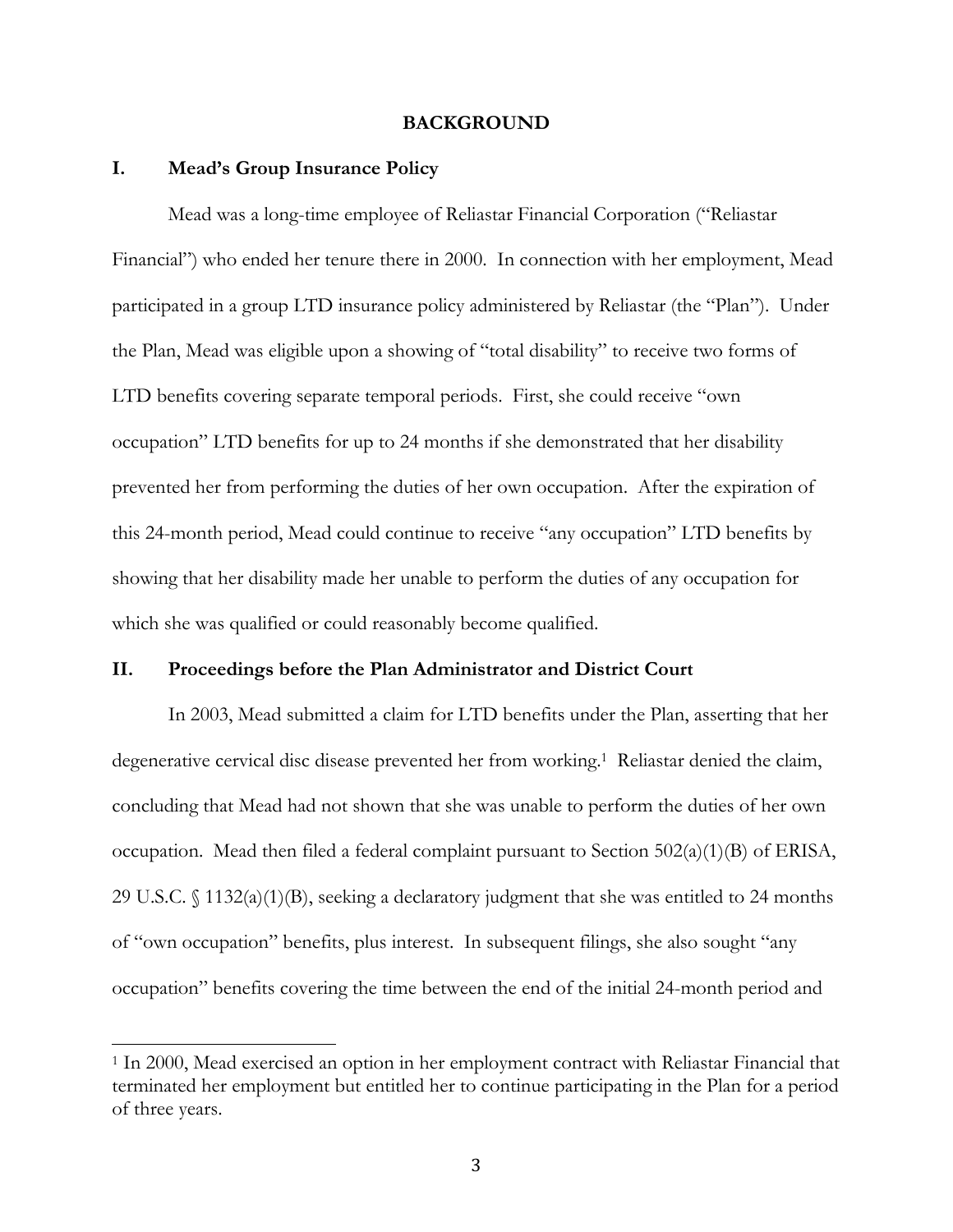the date of the district court's judgment. The parties cross-moved for summary judgment and, in March 2008, the district court remanded the matter to Reliastar for further proceedings. *See Mead v. Reliastar Ins. Co.*, No. 05-cv-332, 2008 WL 850675, at \*1 (D. Vt. Mar. 27, 2008) (Sessions, *J.*). The court held that Reliastar's denial of Mead's claim for "own occupation" LTD benefits was "arbitrary and capricious" because it was "impossible to tell" which evidence Reliastar credited and which evidence it rejected to arrive at its decision. *Id*. at \*4.

 On remand, Reliastar reviewed additional evidence but again denied Mead's claim, finding that she was not "totally disabled" and thus ineligible for "own occupation" LTD benefits covering the initial 24-month period, or, by implication, for "any occupation" LTD benefits covering the time after that initial period. Mead sought judicial review of this determination by again moving for summary judgment in the district court that had remanded the case. In her papers, Mead sought judgment awarding her LTD benefits "retroactive to the first date of eligibility"—a timeframe that covered both the initial 24 month "own occupation" benefits period and the latter "any occupation" benefits period.

 In December 2010, after Reliastar cross-moved for summary judgment, the district court again remanded to Reliastar. *See Mead v. Reliastar Ins. Co.*, 755 F. Supp. 2d 515, 517 (D. Vt. 2010). The court held that Reliastar's denial of Mead's claim for "own occupation" benefits was arbitrary and capricious. *Id.* at 542. Among other flaws it identified in Reliastar's reasoning, the court highlighted that to arrive at the conclusion that Mead was not "totally disabled," Reliastar had "ignored" several physical requirements of Mead's former position, refused to recognize the "ample" objective evidence supporting her subjective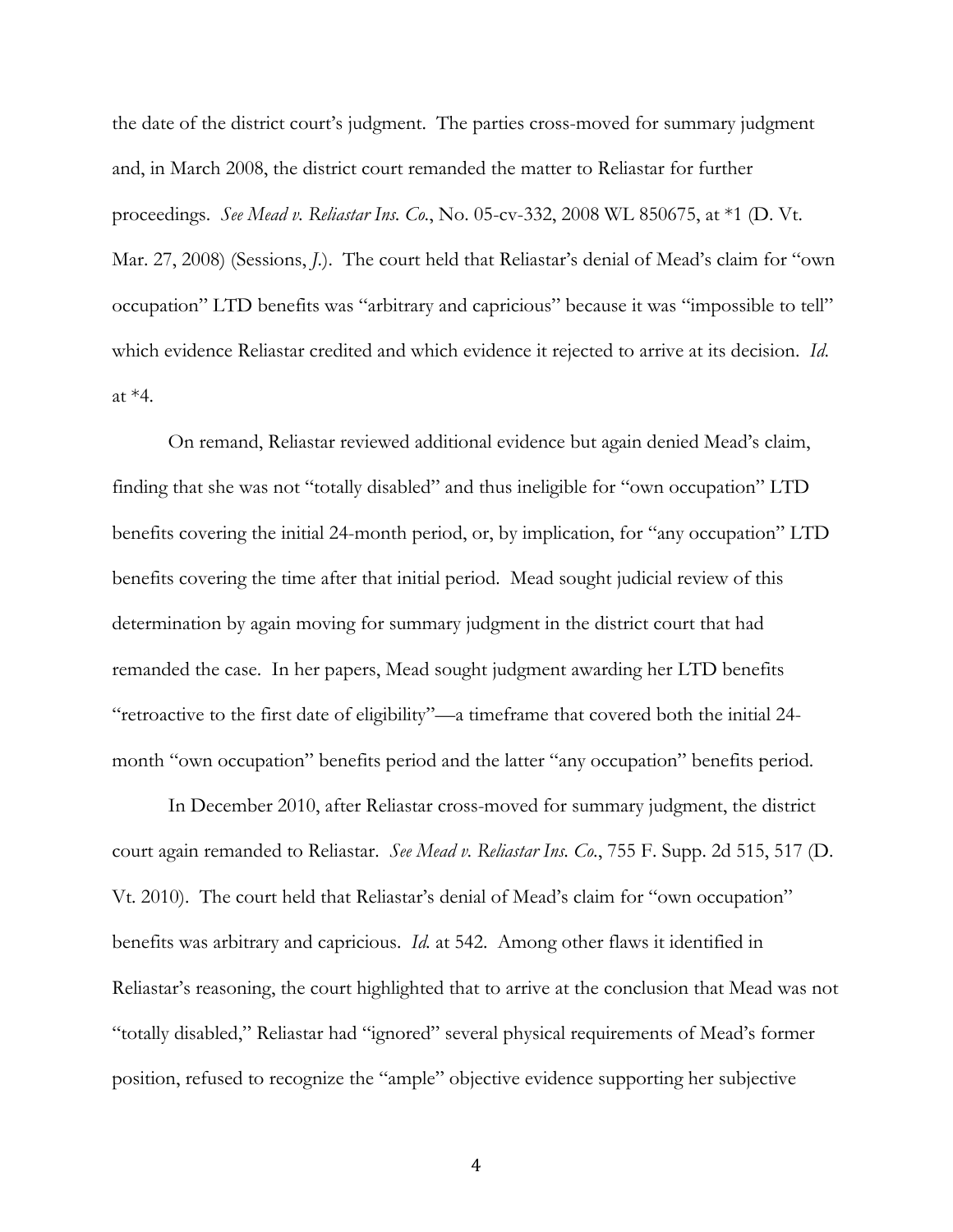complaints of pain, and provided "obviously false or misleading reasons" for discrediting the conclusions of its own neurologist. *See id*. at 529-42. Based on these flaws, the court held that Reliastar's determination as to Mead's eligibility for "own occupation" benefits was patently "unreasonable" and, as a result, it would be "inappropriate" to remand this eligibility determination for a second time. *Id*. at 542. Noting that Reliastar had never addressed the *amount* of "own occupation" benefits owed to Mead, however, the district court remanded that issue for Reliastar to make the required calculation. *Id.* Turning to Mead's request for "any occupation" benefits, the court observed that Reliastar had found her ineligible for these benefits based solely on its determination that she was not "totally disabled" during the initial 24-month "own occupation" benefits period. *Id.* Because it was "possible" that Reliastar could demonstrate that other substantial evidence supported its denial of "any occupation" benefits, the court remanded for Reliastar to make the initial eligibility determination. *Id*.

The district court issued the following remand order:

<u> 1989 - Johann Stein, fransk politik (d. 1989)</u>

[T]he matter is remanded to Relia[s]tar . . . with directions to calculate and award LTD benefits for the Plan's 24-month "own occupation" period, from July 29, 2003, to July 29, 2005, and to determine whether Mead is entitled to "any occupation" disability benefits under the Plan.

*Mead*, 755 F. Supp. 2d at 542. The court concluded its decision by directing the clerk of court to "close the case" but stated that it would entertain a separate motion from Mead for prejudgment interest, attorneys' fees, and costs.2 *Id.* Shortly thereafter, the clerk of court entered a separate "judgment," which stated that "[t]he issues have been tried or heard and a

<sup>2</sup> Mead filed such a motion in January 2011, after the commencement of the instant appeal. The district court summarily denied it as "premature."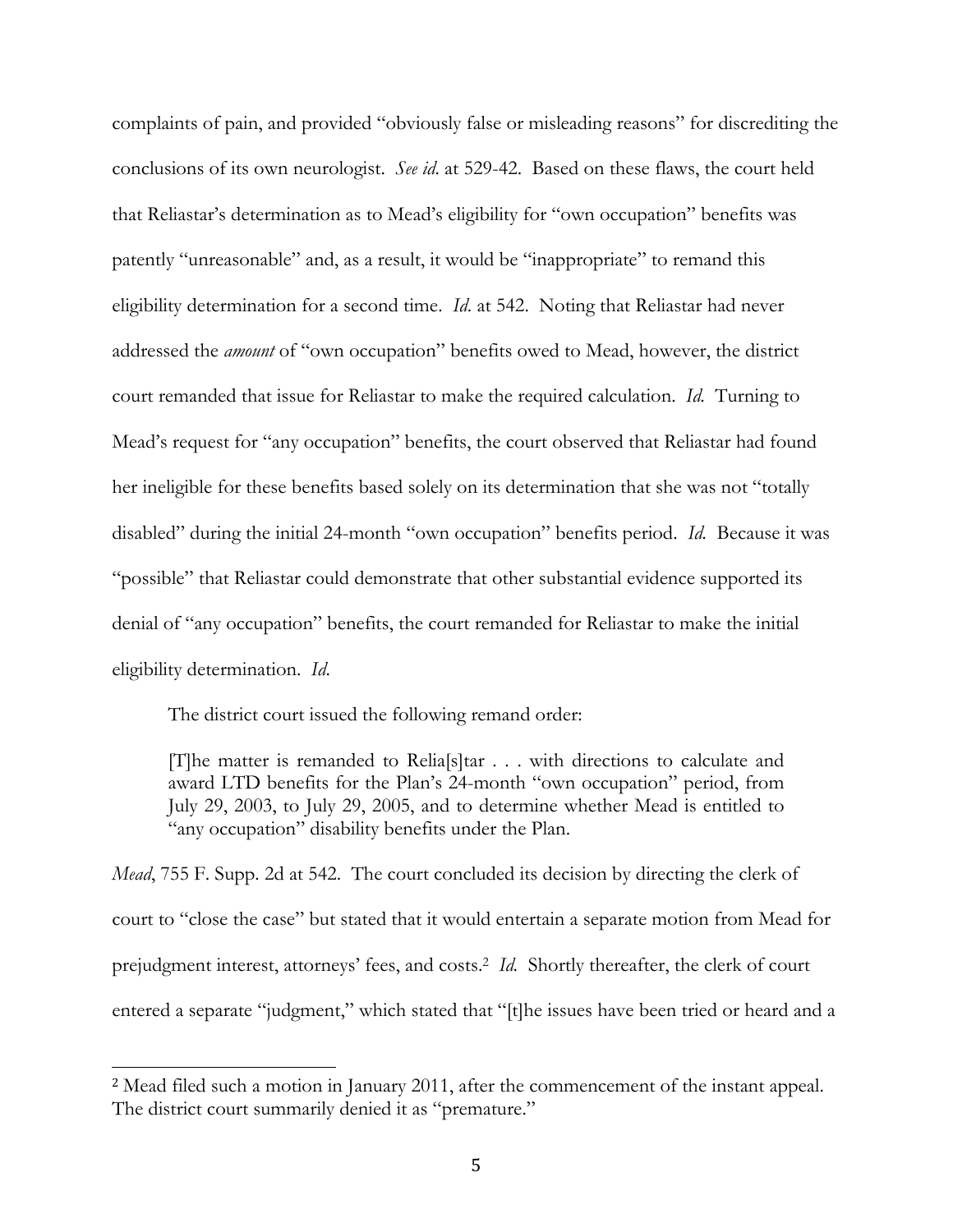decision has been rendered," and that the "matter is REMANDED to the plan administrator for further proceedings consistent with [the court's December 2010] opinion." Reliastar timely appealed, resulting in the case now before us.

 Reliastar has twice sought to stay the district court's December 2010 remand order during the pendency of its appeal. In its first stay motion, which was filed before any proceedings on remand, Reliastar offered to post bond in an amount equal to Mead's "own occupation" benefits. The district court denied this request without prejudice, observing that "there ha[d] been no monetary award in th[e] case" and its December 2010 "judgment" did not "set out an amount that Reliastar [was] required to pay." The court stated that once the determination as to the amount of "own occupation" benefits became a "final decision," that portion of the December 2010 order "may be amenable to a stay." Following this decision, Reliastar determined on remand that Mead was entitled to "own occupation" benefits totaling \$156,000, but that she was not eligible to receive "any occupation" benefits. After making this determination, Reliastar successfully renewed its motion to stay (pending this appeal) that portion of the district court's December 2010 order requiring it to award "own occupation" benefits. For her part, Mead attempted to obtain judicial review of Reliastar's denial of "any occupation" benefits by filing a motion to reopen in the district court. The district court denied the motion on the ground that it "lack[ed] jurisdiction to reopen th[e] case" while this appeal remained pending.

## **III. Proceedings in This Court**.

 Mead moves to dismiss the appeal for lack of jurisdiction under 28 U.S.C. § 1291, principally arguing that the district court's December 2010 decision is nonfinal because it did

 $\sim$  6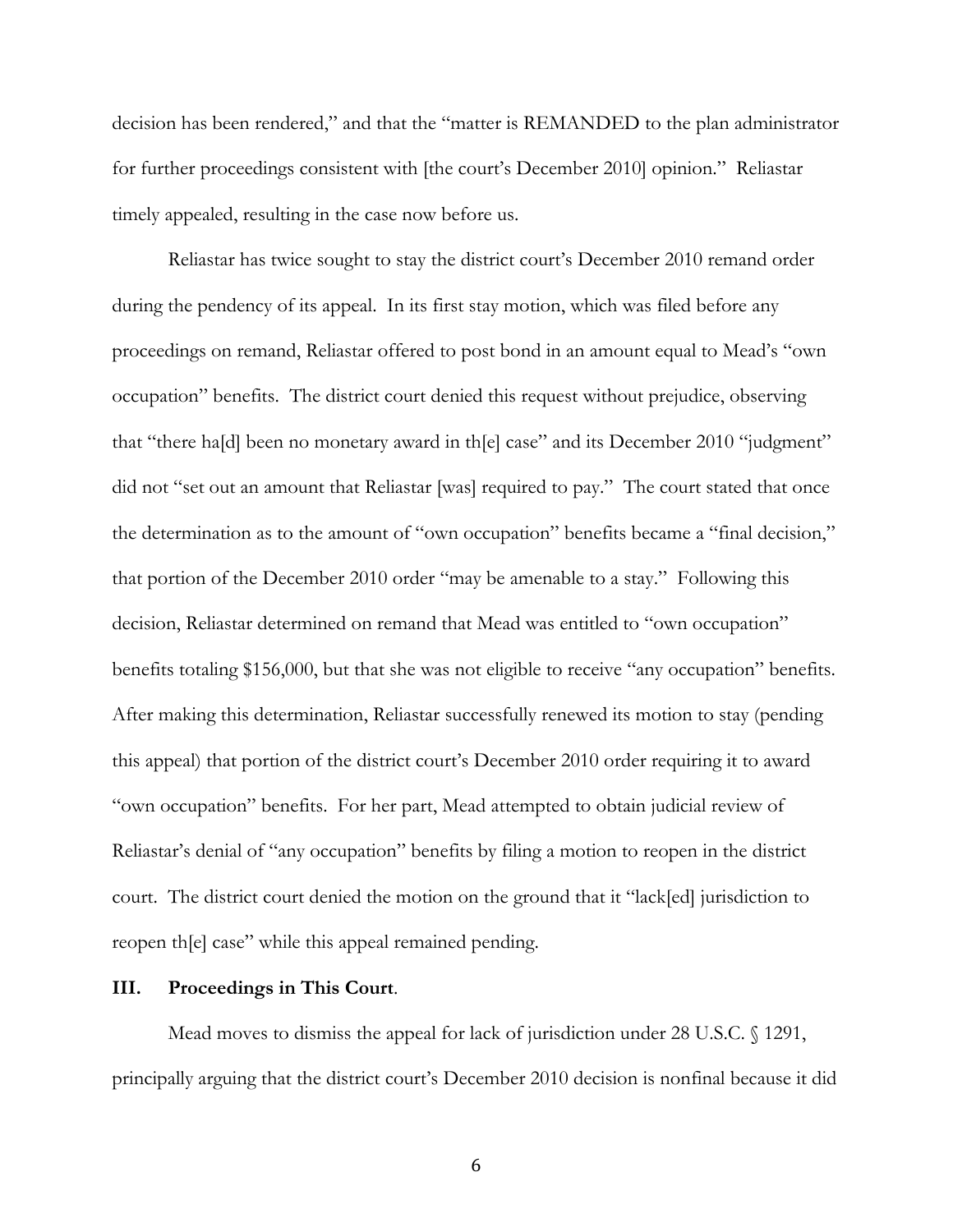not resolve the amount of "own occupation" benefits to which she was entitled or her eligibility for "any occupation" benefits. Reliastar contends that the district court's decision is final because (1) the court conclusively determined Mead's eligibility for "own occupation" benefits, (2) calculating the amount of "own occupation" benefits owed to Mead is a "ministerial" task not subject to genuine dispute, and (3) Mead's eligibility for "any occupation" benefits can be analyzed separately from the other issues in this case. Reliastar also cites as evidence of finality the district court's directive to "close the case" and the entry of a separate judgment.

### **ANALYSIS**

Under 28 U.S.C. § 1291, we have jurisdiction over appeals from "final decisions" of the district court. We have yet to decide conclusively whether, or under what circumstances, orders remanding matters to ERISA plan administrators constitute such "final decisions." *See, e.g.*, *Giraldo v. Building Serv. 32B-J Pension Fund*, 502 F.3d 200, 202 (2d Cir. 2007) (recognizing this as an open question in our circuit). Our sister circuits are split on this issue, and, broadly speaking, fall into three different camps. A majority of circuits—the First, Fourth, Sixth, Eighth, and Eleventh—hold that because an ERISA remand order contemplates further proceedings before the plan administrator, it is not "final" and therefore may not be immediately appealed except when the familiar collateral order doctrine applies. *See Dickens v. Aetna Life Ins. Co.*, 677 F.3d 228, 232 (4th Cir. 2012); *Borntrager v. Cent. States, Se. & Sw. Areas Pension Fund*, 425 F.3d 1087, 1090-92 (8th Cir. 2005); *Bowers v. Sheet Metal Workers' Nat'l Pension Fund*, 365 F.3d 535, 537 (6th Cir. 2004); *Petralia v. AT&T Global Info. Solutions Co.*, 114 F.3d 352, 354 (1st Cir. 1997); *Shannon v. Jack Eckerd Corp.*, 55 F.3d 561,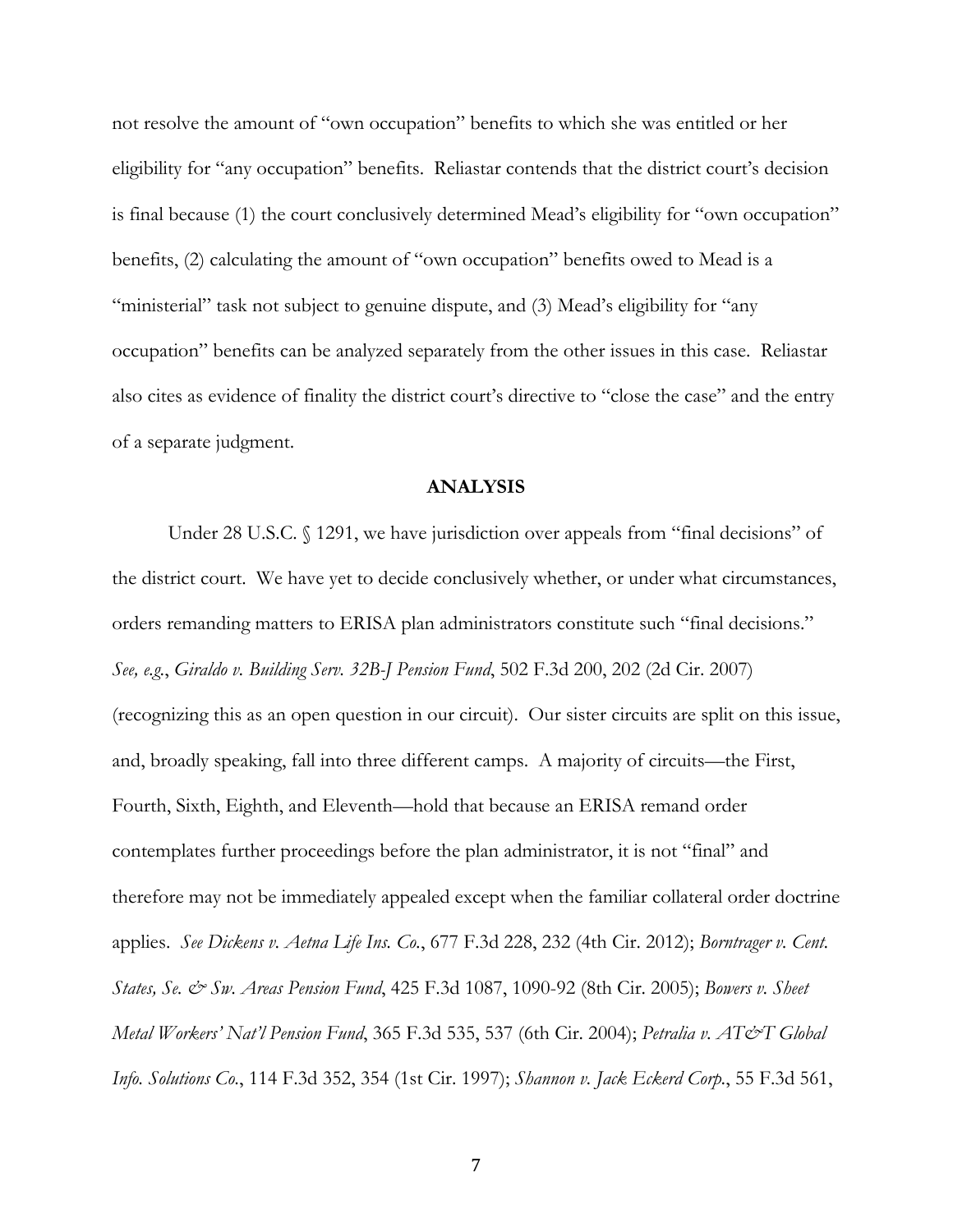563 (11th Cir. 1995). Several circuits—the Third, Ninth, and Tenth—have analogized ERISA remands to decisions remanding matters to administrative agencies and have imported into the ERISA context their precedents governing the finality of administrative remand orders, which permit immediate appeals in certain circumstances. *See Papotto v. Hartford Life & Acc. Ins. Co.*, 731 F.3d 265, 270-72 (3d Cir. 2013); *Rekstad v. First Bank Sys., Inc.*, 238 F.3d 1259, 1262 (10th Cir. 2001); *Hensley v. Nw. Permanente P.C. Ret. Plan & Trust*, 258 F.3d 986, 993 (9th Cir. 2001), *overruled on other grounds by Abatie v. Alta Health & Life Ins. Co.*, 458 F.3d 955, 966 (9th Cir. 2006). Staking out a lone position, the Seventh Circuit analyzes the finality of ERISA remand orders by reference to the statute governing remands to the Social Security Administration, 42 U.S.C. § 405(g), which also permits immediate appeals in certain situations. *See Perlman v. Swiss Bank Corp. Comprehensive Disability Prot. Plan*, 195 F.3d 975, 978-79 (7th Cir. 1999).

 We have observed the existence of these differing approaches, *see Giraldo*, 502 F.3d at 202; *Viglietta v. Metropolitan Life Ins. Co.*, 454 F.3d 378, 378-79 (2d Cir. 2006), but have never adopted one of our own because each time the issue arose, the challenged ERISA remand order was not appealable under any approach.3 For example, in *Viglietta* we dismissed an

<sup>&</sup>lt;sup>3</sup> In a number of other cases, we exercised jurisdiction over similar appeals only after concluding that the appealed-from order was not actually the decision remanding to the ERISA plan administrator. *See Nelson v. Unum Life Ins. Co. of America,* 468 F.3d 117, 119 (2d Cir. 2006) (per curiam) (exercising jurisdiction after emphasizing that the plaintiff was "not appealing from the remand" to the plan administrator, which was in her favor); *Nichols v. Prudential Ins. Co. of Am.*, 406 F.3d 98, 103-04 (2d Cir. 2005) (concluding that our jurisdiction was valid because "the district court's order [was] a dismissal without prejudice, not a remand"); *see also Zervos v. Verizon N.Y.*, 277 F.3d 635, 644-46 (2d Cir. 2002) (holding that we had jurisdiction pursuant to 28 U.S.C. § 1292(a)(1) to review an ERISA remand order because it "was an effective denial of the plaintiff's request for injunctive relief"). In one other case, we invoked the doctrine of "hypothetical jurisdiction" to reach the merits of an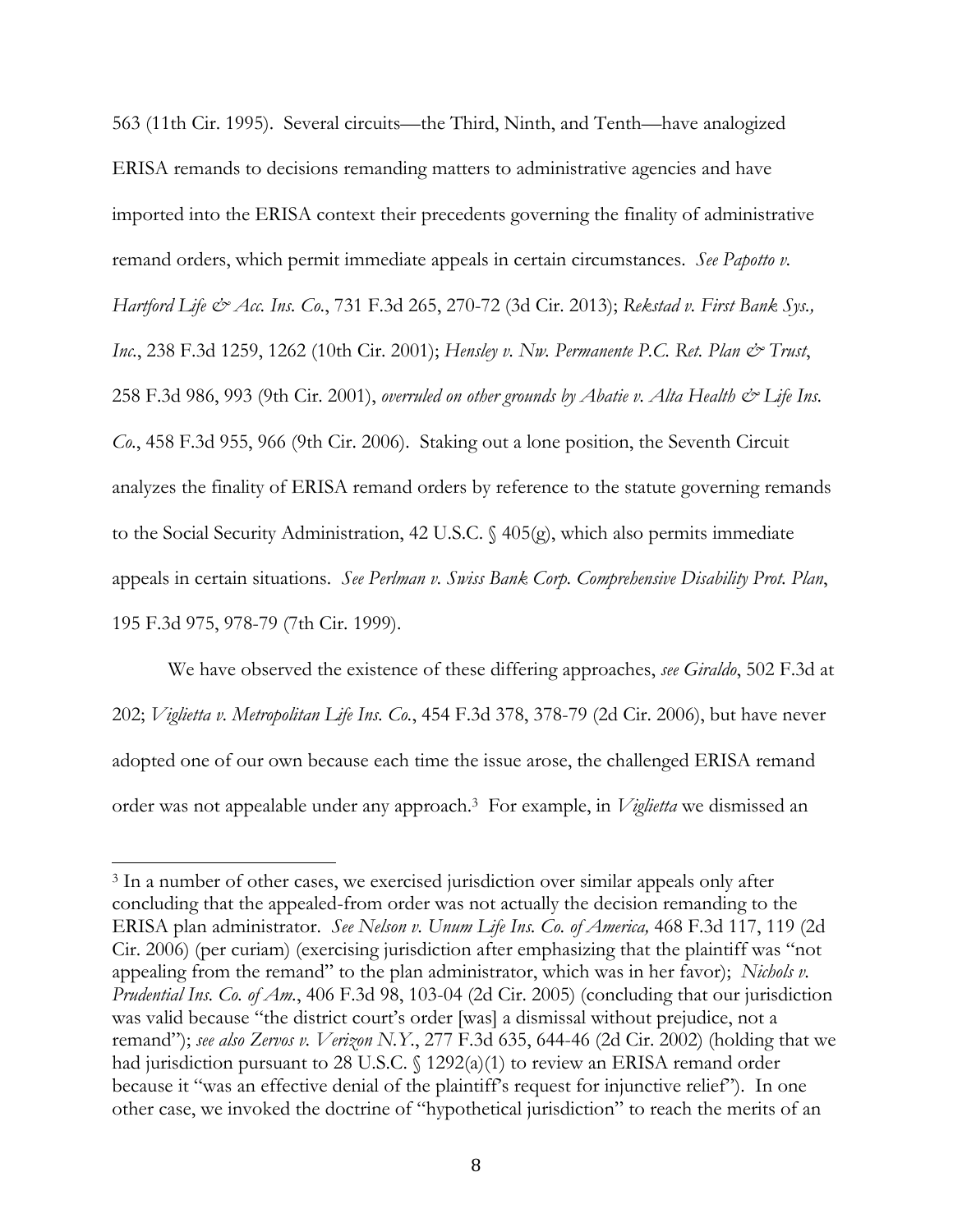appeal from an order remanding to the claims administrator to clarify the factual record and for reconsideration in light of additional findings because the order would "not be appealable . . . under the case law of this or any other circuit." *See Viglietta*, 454 F.3d at 379- 80. Similarly, in *Giraldo* we dismissed an appeal after concluding that the underlying remand order was "unappealable under any established body of case law." *See Giraldo*, 502 F.3d at 202-04. This appeal is different. It requires us to adopt our own framework because, as we explain below, the district court's December 2010 remand order would be immediately appealable under the Seventh Circuit's approach.

 Although our prior cases have not adopted a specific analytical approach for determining the finality of ERISA remand orders, they provide us with three considerations that are instructive as we develop our own framework. First, we have repeatedly expressed what we might characterize as the default position that, under the general principles of finality, ERISA remand orders usually are not "final" because they "requir[e] further action" by the plan administrator, *Nichols*, 406 F.3d at 103-04, thus "creat[ing] a real danger of piecemeal appeals" if an immediate appeal were available, *Nelson*, 468 F.3d at 119. *See also Giraldo*, 502 F.3d at 202-03 (assuming that the ERISA remand order would be unappealable unless the approaches used by the Seventh or Ninth Circuits applied); *Viglietta*, 454 F.3d at 379-80 (same). Second, notwithstanding our default position, we have examined ERISA remand orders on a case-by-case basis to determine whether the particular facts presented

ERISA remand order without resolving the "difficult" jurisdictional issue. *See Crocco v. Xerox Corp.*, 137 F.3d 105, 108-09 (2d Cir. 1998). That option is not available to us because "the Supreme Court has substantially ended that practice" except in narrow circumstances not present here. *Alliance for Envtl. Renewal, Inc. v. Pyramid Crossgates Co.*, 436 F.3d 82, 85 (2d Cir. 2006) (citing *Steel Co. v. Citizens for a Better Environment*, 523 U.S. 83, 101 (1998)).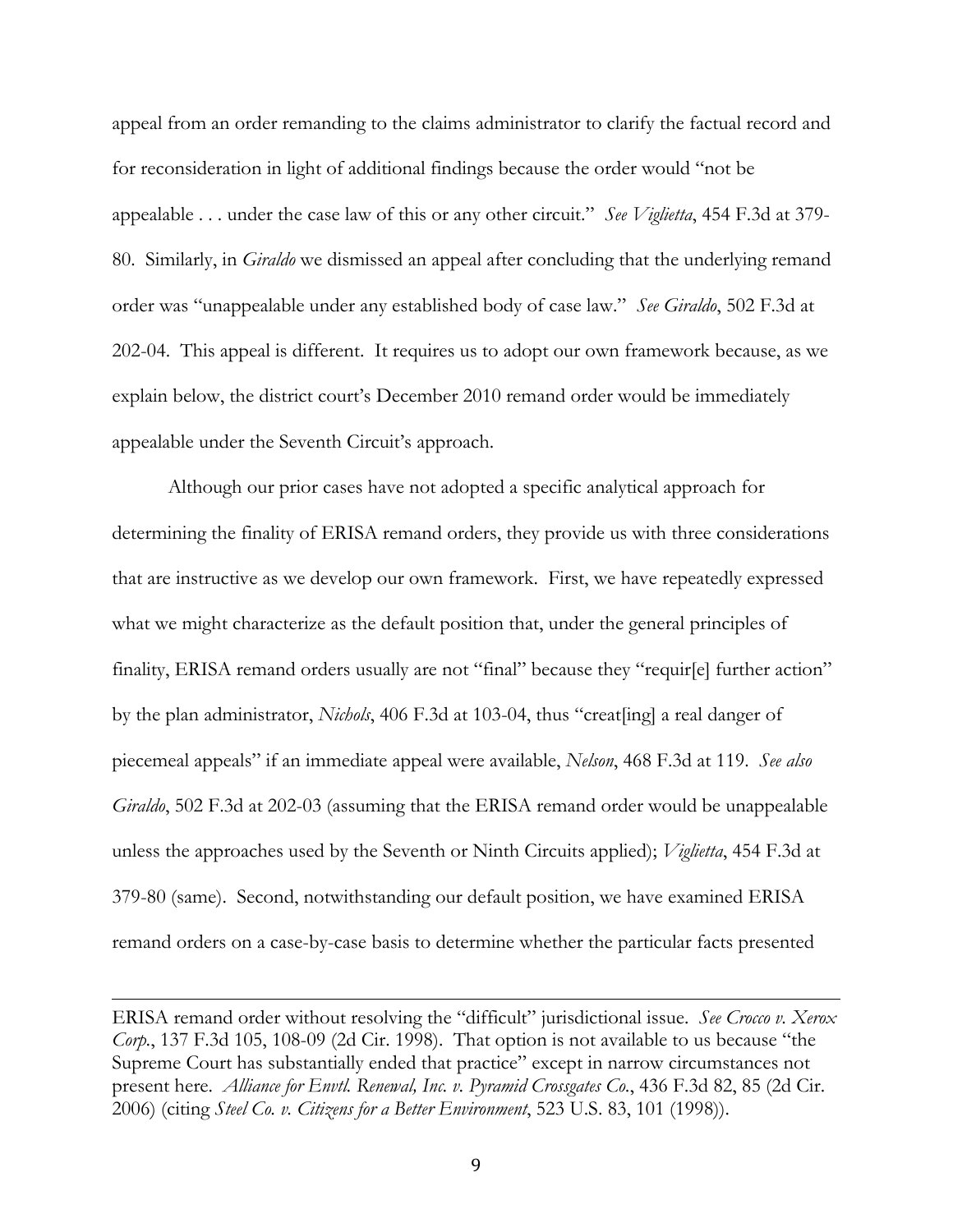indicate that a remand order may be appealable under an approach already established in a sister circuit. *See Viglietta*, 454 F.3d at 379 (indicating that it need not adopt the approaches used by the Seventh or Ninth Circuits because "the remand order *here* would not be appealable" under those approaches); *see also Giraldo*, 502 F.3d at 202-03 (same); *Zervos*, 277 F.3d at 644-46 (considering the "practical effect[s]" of a delayed appeal). Last, we have observed an important similarity between ERISA remand orders and orders remanding matters to administrative agencies—the practical reality that, like an administrative agency, an ERISA plan administrator that wishes to challenge a remand order may be unable to appeal after the proceedings on remand take place. *See Crocco*, 137 F.3d at 108-09 (citing *Perales v. Sullivan*, 948 F.2d 1348, 1353 (2d Cir. 1991) (recognizing an exception to the finality requirement "when the agency to which the case is remanded seeks to appeal, and that agency would be unable to appeal after the proceedings on remand")).

 Taking into consideration our prior case law and the various analytical approaches used by our sister circuits, we now hold that remands to ERISA plan administrators generally are not "final" because, in the ordinary case, they contemplate further proceedings by the plan administrator. *See Nelson*, 468 F.3d at 119; *Nichols*, 406 F.3d at 103-04. We decline, however, to adopt a hard-and-fast rule that such orders are *never* immediately appealable in recognition of the reality that, as exemplified by this case, remands to ERISA plan administrators may take on a number of permutations. Instead, as in all cases where our jurisdiction is questionable, we must examine the content of the particular ERISA remand order to determine its appealability. *Accord Pappoto*, 731 F.3d at 272; *Rekstad*, 238 F.3d at 1263. Joining four of our sister circuits, we further hold that, to preserve an ERISA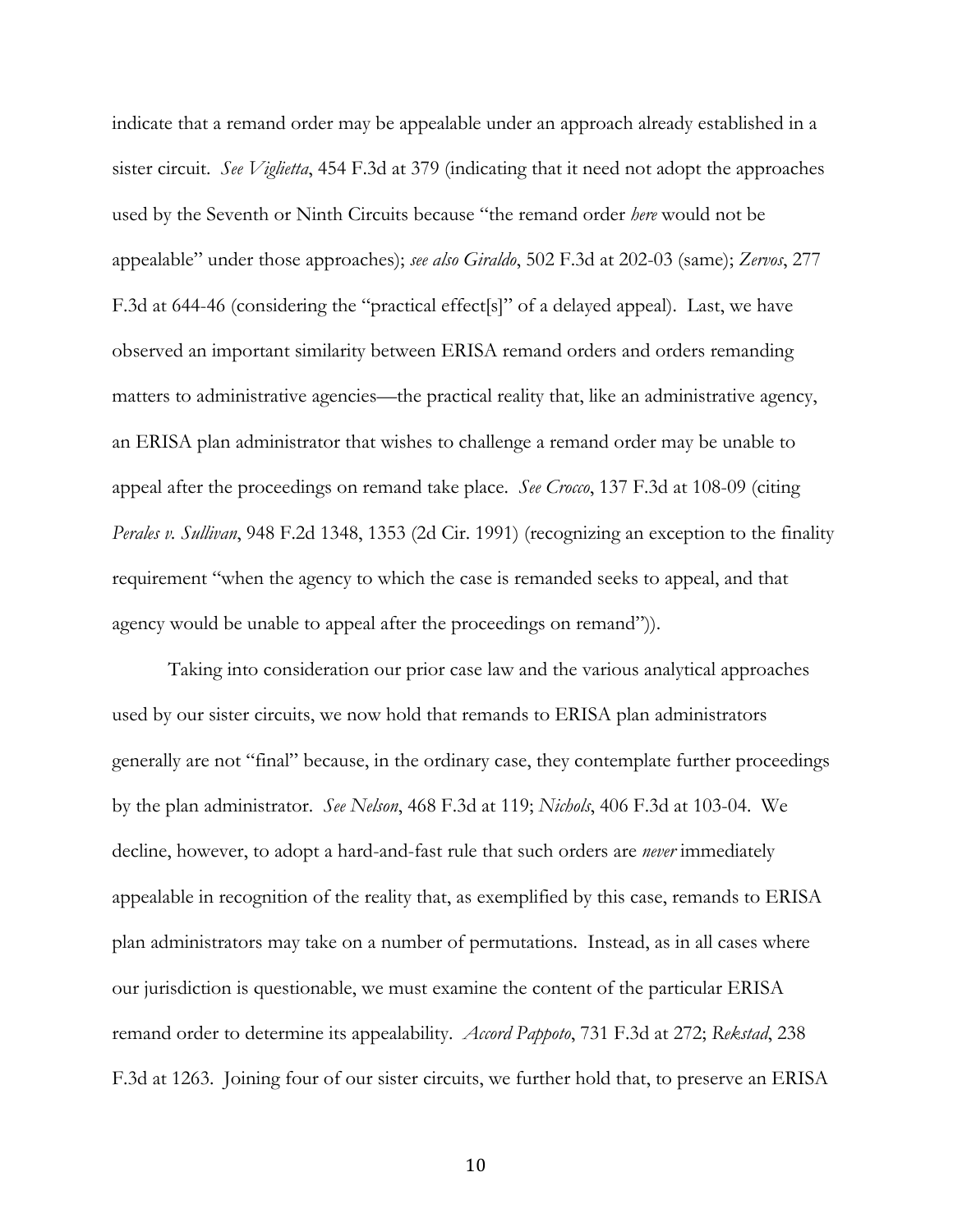plan administrator's ability to obtain appellate review of a nonfinal remand order, we generally will interpret a district court's remand order as having retained jurisdiction over the case such that, after a determination by the plan administrator on remand, either party may seek to reopen the district court proceeding and obtain a final judgment. *See Petralia*, 114 F.3d at 354; *accord Dickens*, 677 F.3d at 234; *Young v. Prudential Ins. Co. of Am.*, 671 F.3d 1213, 1216 (11th Cir. 2012); *Bowers*, 365 F.3d at 537. Because the remand order in this case is amenable to such an interpretation, we leave for another day the question of whether our case law governing the finality of administrative remands permits an immediate appeal by an ERISA plan administrator when the district court's remand order cannot be construed as having retained jurisdiction over the case. Finally, although the remand order here is appealable under the Seventh Circuit's approach, we decline to adopt that approach because, in our view, it strays too far from settled principles of finality and relies on statutory language present in the Social Security Act for which ERISA has no analogue. Under the framework that we now apply, we lack jurisdiction over Reliastar's appeal.

#### **A. General Principles of Finality**

Under § 1291, a "final" decision is "one that conclusively determines the pending claims of all the parties to the litigation, leaving nothing for the court to do but execute its decision." *Citizens Accord, Inc. v. Town of Rochester, N.Y.*, 235 F.3d 126, 128 (2d Cir. 2000) (per curiam) (citing *Coopers & Lybrand v. Livesay*, 437 U.S. 463, 467 (1978)). "The purpose of this rule is to provide the parties with an opportunity for a single review of all the questions raised at the trial level and thereby to avoid the waste of time and the delay in reaching trial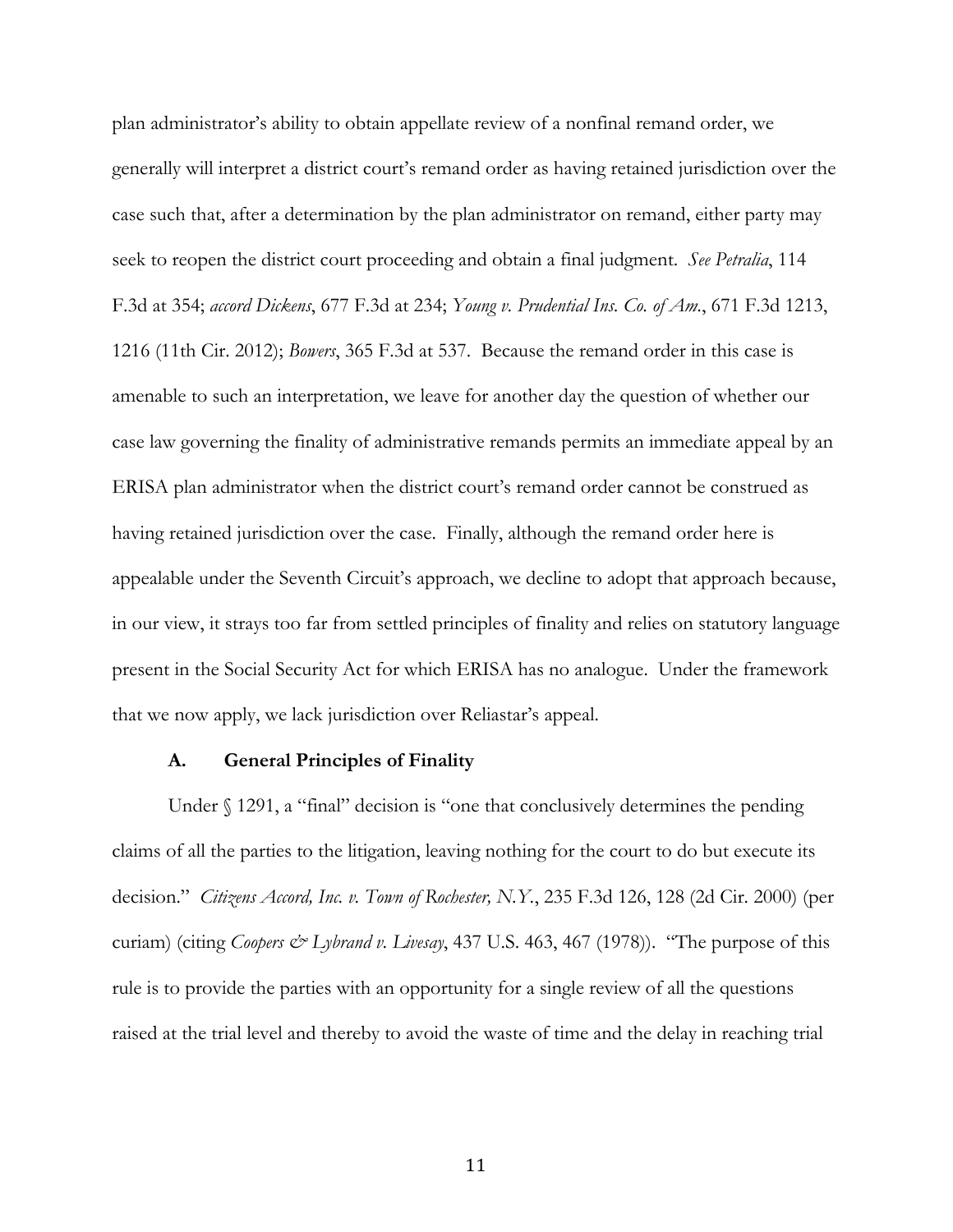finality which ensue when piecemeal appeals are permitted." *Nelson*, 468 F.3d at 119 (internal quotation marks and alteration omitted).

 "Finality is determined on the basis of pragmatic, not needlessly rigid *pro forma*, analysis." *Fiataruolo v. United States*, 8 F.3d 930, 937 (2d Cir. 1993). In general, "[a]ll that is required [to confer appellate jurisdiction] is that there be some manifestation by the district court that it intends the decision to be its final act in the case." *Nelson*, 468 F.3d at 119 (internal quotation marks omitted). On the other hand, a district court's intent, standing alone, is not sufficient to confer finality upon *every* decision. *See Henrietta D. v. Giuliani*, 246 F.3d 176, 181 (2d Cir. 2001) ("[A] district court's assertion of finality cannot deliver appellate jurisdiction to review a decision that is not otherwise 'final' for purposes of § 1291."). Instead, the district court's intent "is relevant for purposes of § 1291 [only] when the court's rulings reveal that the action *could be final* and it therefore matters whether the trial judge contemplated further proceedings." *Id.* (emphasis in original); *see also Dudley v. Penn-America Ins. Co.*, 313 F.3d 662, 668 (2d Cir. 2002) (Sotomayor, J. concurring) ("The determination of whether a final judgment has been rendered is made by examining the record of the case both for the necessary elements of such a judgment . . . and for the court's intent that its ruling represent the final disposition of the case."). Ultimately, "[a]ppealability turns on what has been ordered, not how it has been described" by the district court. *Henrietta D.*, 246 F.3d at 181 (internal quotation marks omitted).

 Applying these principles, the district court's December 2010 remand order is not final. First, by remanding to Reliastar the issue of Mead's eligibility for "any occupation" benefits without addressing the merits of that issue, the court's order did not "conclusively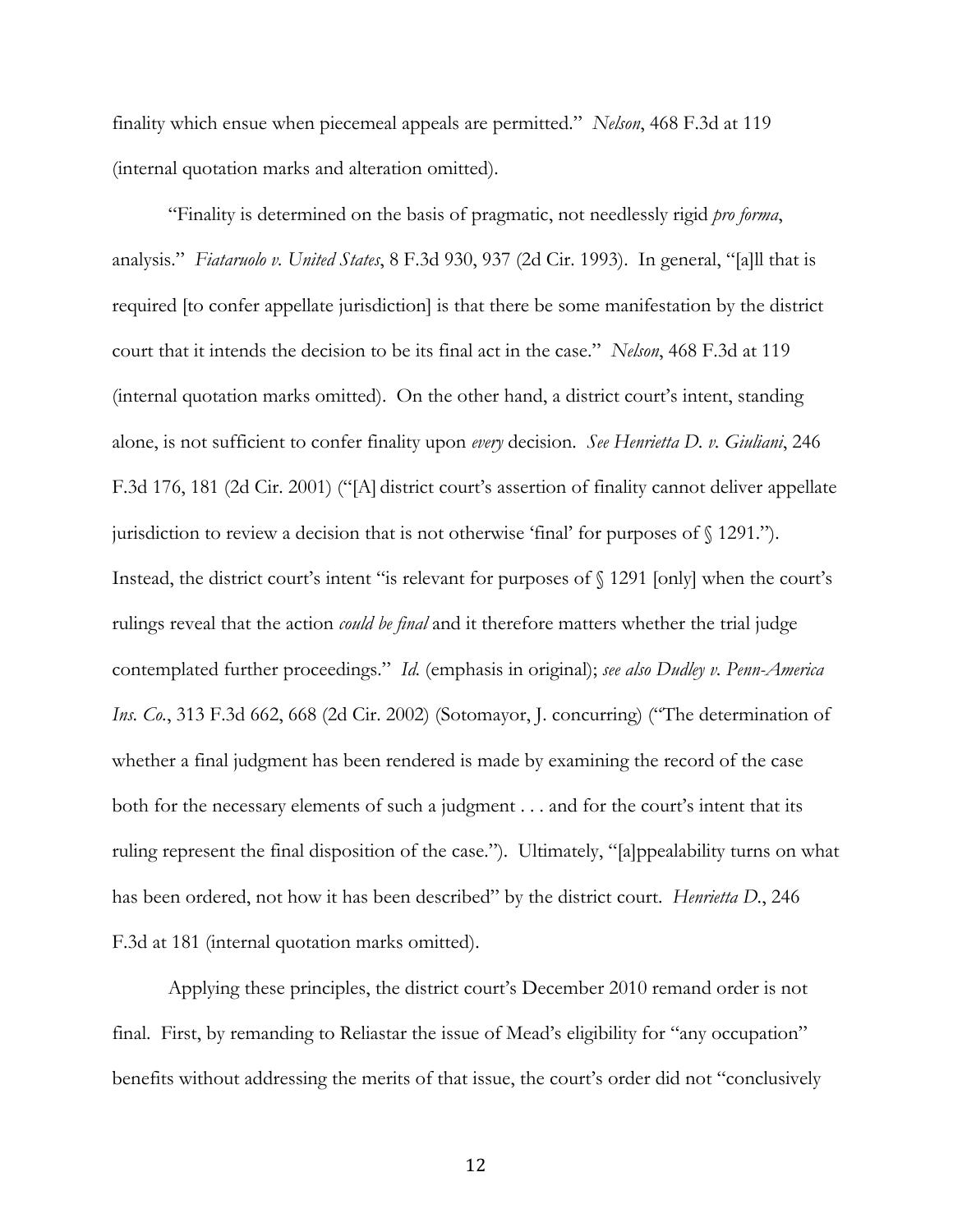determine []" Reliastar's liability for Mead's sole federal claim under  $\S$  502(a)(1)(B) of ERISA.4 *See Citizens Accord*, 235 F.3d at 128. Reliastar argues that Mead's eligibility for "any occupation" benefits is a separable issue that "has no legal effect or impact" on our review of the only issue it seeks to challenge on appeal—the propriety of the district court's determination that Mead was eligible for "own occupation" benefits. While it may be true that Mead's eligibility for "any occupation" benefits has no practical effect on whether she is entitled to receive "own occupation" benefits, this has no impact on our jurisdiction because a district court's decision that does not dispose of all of the plaintiff's claims for relief is not "final." *See Liberty Mut. Ins. Co. v. Wetzel*, 424 U.S. 737, 744 (1976) (decisions granting partial summary judgment but leaving the "award] of other relief . . . to be resolved have never been considered . . . 'final' within the meaning of 28 U.S.C. § 1291").

 Second, even if we could distinguish between Mead's requests for "own occupation" and "any occupation" benefits for purposes of our jurisdictional analysis, the district court's decision as to "own occupation" benefits would itself not be final because the court did not determine the amount of those benefits owed to Mead. Instead, the court remanded this

<sup>4</sup> In her initial complaint, Mead sought only a declaratory judgment that she was entitled to 24 months of "own occupation" benefits, and did not allege that she was entitled to "any occupation" benefits. In her first summary judgment motion, however, Mead requested a monetary judgment awarding benefits for the "any occupation" benefits period. Following the district court's first 2008 remand, Reliastar determined that Mead was not entitled to "any occupation" benefits based on its conclusion that she was not totally disabled and Mead, without objection from Reliastar, sought judicial review of this determination in her second summary judgment motion.Because the parties have consistently treated Mead's eligibility for "any occupation" benefits as part of her overarching ERISA claim, we treat this issue as if Mead raised it in her initial complaint. *See* Fed. R. Civ. P. 15(b) ("When an issue not raised by the pleadings is tried by the parties' express or implied consent, it must be treated in all respects as if raised in the pleadings."); *accord Jund v. Town of Hempstead*, 941 F.2d 1271, 1287 (2d Cir. 1991) (refusing to exclude claims not alleged in complaint where claims had been addressed on the merits both on summary judgment and at trial).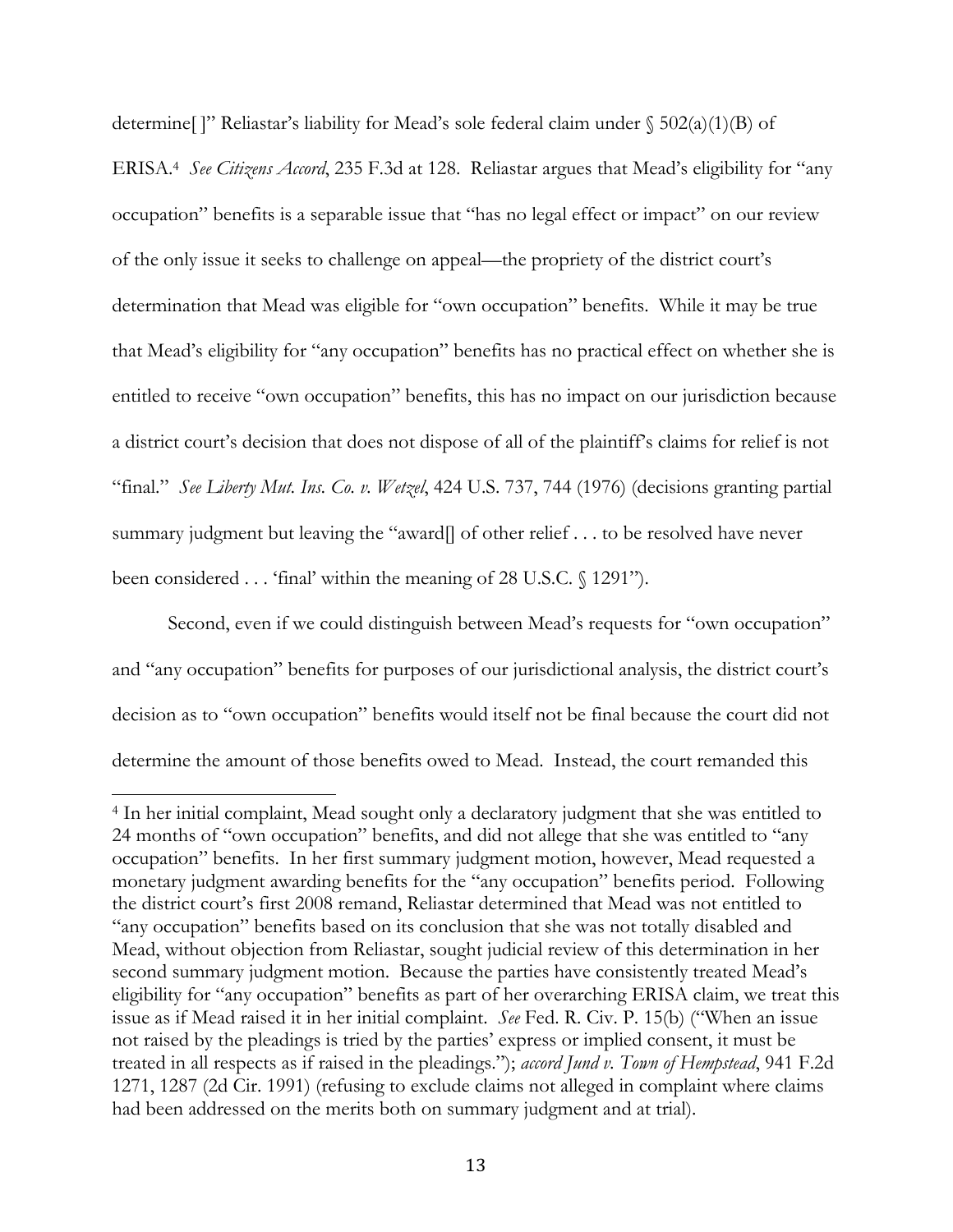issue for Reliastar to calculate the amount, explicitly recognizing when denying Reliastar's first stay motion that "there ha[d] been no monetary award in th[e] case" and that its December 2010 "judgment" did not "set out an amount that Reliastar [was] required to pay." Because the district court left unresolved the amount of relief, its December 2010 order was not final. *See Henrietta D.*, 246 F.3d at 180-82 (declaratory judgment found not appealable where it "did nothing more than determine liability, leaving the measure of prospective relief for another day"); *In re Fugazy Express, Inc.*, 982 F.2d 769, 775 (2d Cir. 1992) ("An order granting summary judgment on the issue of liability, but requiring a calculation of damages, is not an appealable final order); *see also Rekstad*, 238 F.3d at 1262 ("[A] district court's grant of summary judgment to the plaintiff on an ERISA claim that [leaves] the question of damages unresolved [is] not a final appealable order.").

With respect to the above rule, Reliastar argues that it is entitled to application of the exception under which an order resolving liability but not damages is considered final when only "ministerial tasks relating to computation of damages remain[.]" *In re Penn Traffic Co.*, 466 F.3d 75, 78 (2d Cir. 2006). The "ministerial" designation, however, is "reserved for the case where an award can be executed after a simple arithmetic calculation or where there remains only some other mechanical task." *Transaero, Inc. v. La Fuerza Aera Boliviana*, 99 F.3d 538, 541 (2d Cir. 1996). Here, the formula used by the Plan to calculate Mead's "own occupation" benefits is dependent upon resolving a number of underlying factual questions that, as Reliastar acknowledges, remain disputed following Reliastar's calculation of the benefits amount on remand.<sup>5</sup> These continuing disputes regarding the total amount of the

<sup>&</sup>lt;sup>5</sup> The district court summarized the Plan's formula for calculating benefits as follows: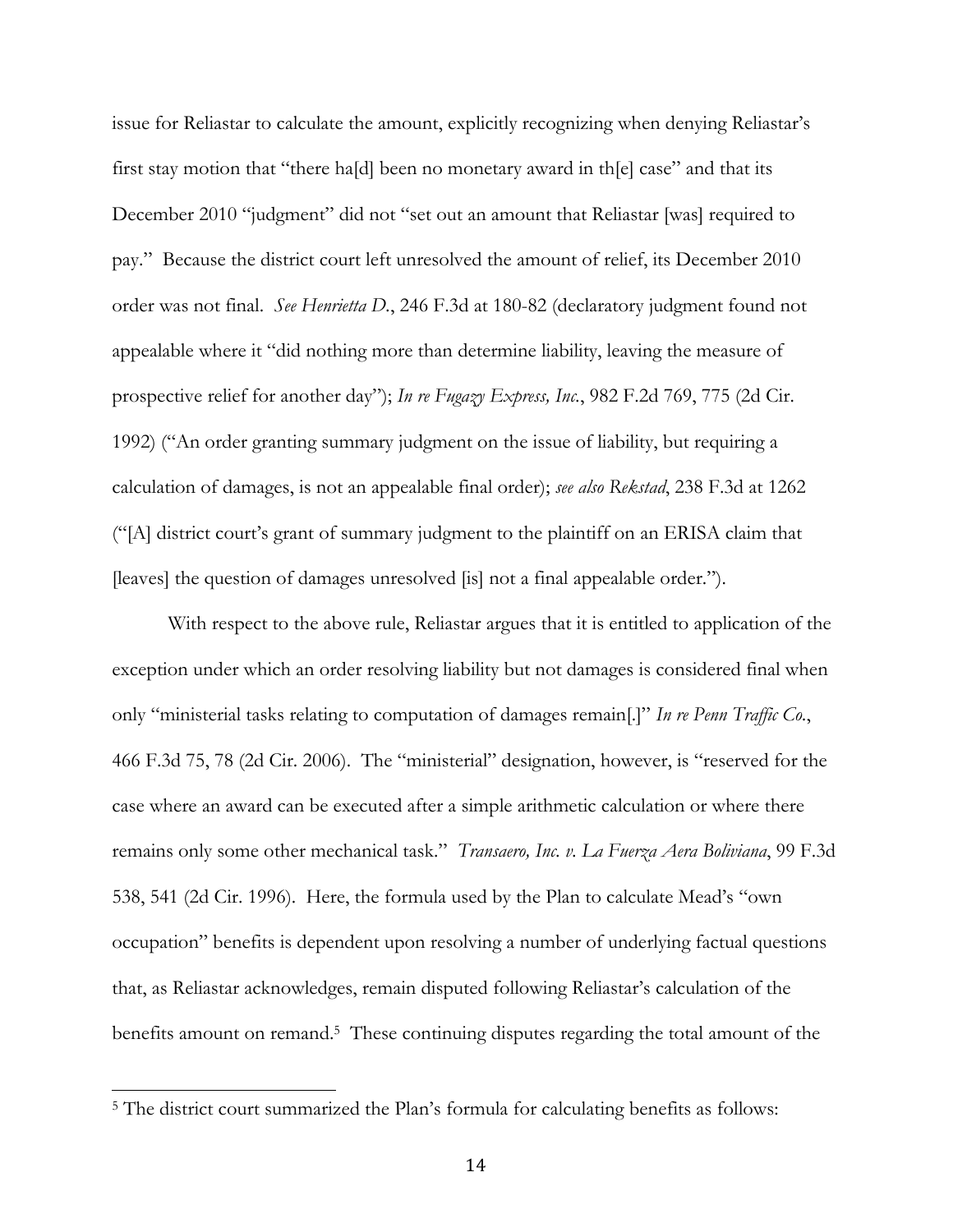award convince us that the calculation of Mead's "own occupation" benefits is not a "ministerial" task. *See ABKCO Music, Inc. v. Harrisongs Music, Ltd.*, 841 F.2d 494, 496 (2d Cir. 1988) (per curiam) (citing the parties' disagreement regarding damages calculations as evidence that those calculations were not "ministerial" for purposes of determining finality).

 The district court's directive to "close the case" and its subsequent entry of a separate "judgment" does not alter the conclusion that the December 2010 order is not final. As we already have observed, finality ultimately turns on the substance of the district court's order, such that "a district court's assertion of finality cannot deliver appellate jurisdiction to review a decision that is not otherwise 'final' for purposes of § 1291." *Henrietta D.*, 246 F.3d at 181. Where, as here, the substance of the remand order from which the appeal is taken leaves unresolved issues as to liability and prospective relief, the district court's entry of a separate judgment and its "directive to close the case [are] insufficient to vest this Court with

 

The Plan's Schedule of Benefits provided that for Total Disability an individual would ordinarily be covered under a Base Plan which provided a Monthly Income Benefit of "[t]he lesser of 40% of your Basic Monthly Earnings or \$15,000.00, minus Other Income." Basic Monthly Earnings was defined as "salary or wage you receive for work done for the Policyholder." Basic Monthly Earnings included bonuses "for those employees with a written bonus agreement that is specifically based on sales of ReliaStar Financial . . . products and/or products of a Relia[s]tar Financial . . . subsidiary," but did not include, among other things, incentive compensation. According to the Plan, "Other Income" includes among other things federal and state social security and disability benefits, "[s]alary continuance benefits provided through your employer; and "[s]alary, commission, bonus or any other income you earn from any work while receiving benefits, except as explained for Residual Disability or the Rehabilitative Work Benefit;" and "voluntarily selected" early retirement benefits. If the receipt of "Other Income" reduced the benefit to less than \$50.00, the Plan provided that a minimum monthly income benefit of \$50.00 be paid.

*Mead*, 755 F.Supp.2d at 519 (citations and footnote omitted).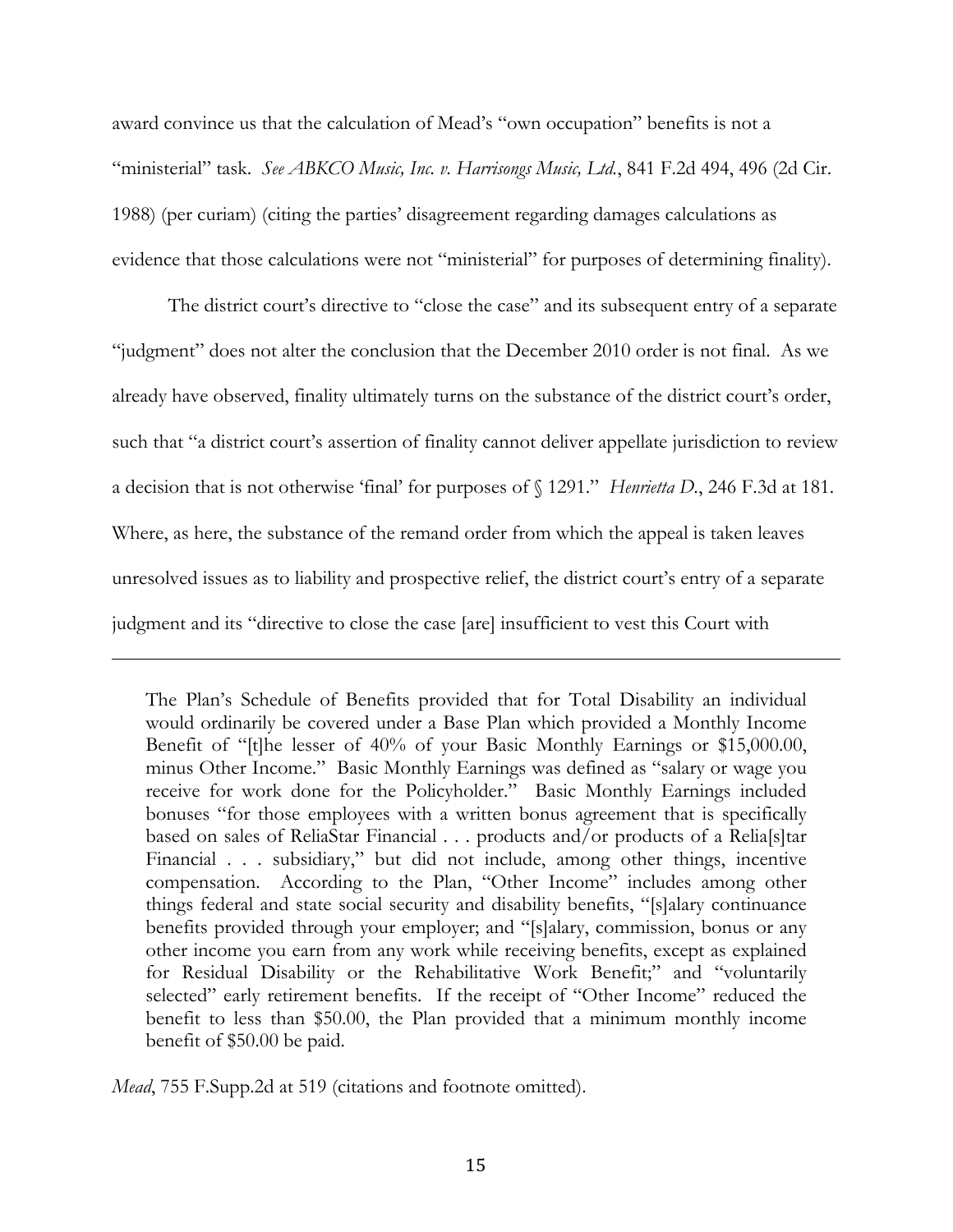jurisdiction under § 1291." *Id*. at 179-81 (internal quotation marks omitted); *accord Young*, 671 F.3d at 1215-16 (although the district court entered "what purported to be a final judgment," ERISA remand not "final" because the court "did not end [the plaintiff's] case and left unresolved her entitlement to benefits under the Plan"); *Gerhart v. Liberty Life Assurance Co.*, 574 F.3d 505, 511-12 (8th Cir. 2009) (district court's direction to "terminat[e]" the case and its entry of a separate judgment did not render an ERISA remand order "final" where the court's order lacked a "clear and unequivocal manifestation . . . that its order [was] the end of the case"); *Graham v. Hartford Life & Accident Ins. Co.*, 501 F.3d 1153, 1161 (10th Cir. 2007) (same).

 Reliastar expresses concern that it will lose its future right to appeal the remand order unless we reverse the district court's "judgment closing the case." This concern is not unwarranted. For example, if, on remand, an ERISA plan administrator issues a determination sufficiently favorable to a plaintiff that the plaintiff has no reason to seek further judicial review, then the plan administrator is without an obvious avenue to challenge any eligibility determinations made by the district court in its remand order. That is, there is no explicit path by which a plan administrator may reenter the federal court and seek appellate review of substantive rulings made in remand orders. *See* 29 U.S.C. § 1132(a) (not listing plan administrators as "[p]ersons empowered to bring a civil action"); *see also Bowers*, 365 F.3d at 537 (recognizing that ERISA plan administrators may not be able to challenge their own eligibility determinations). To protect the plan administrator's appellate rights, four circuits have attempted to ensure that either party, including the plan administrator, can return to the same district court and obtain entry of a final judgment, which may be appealed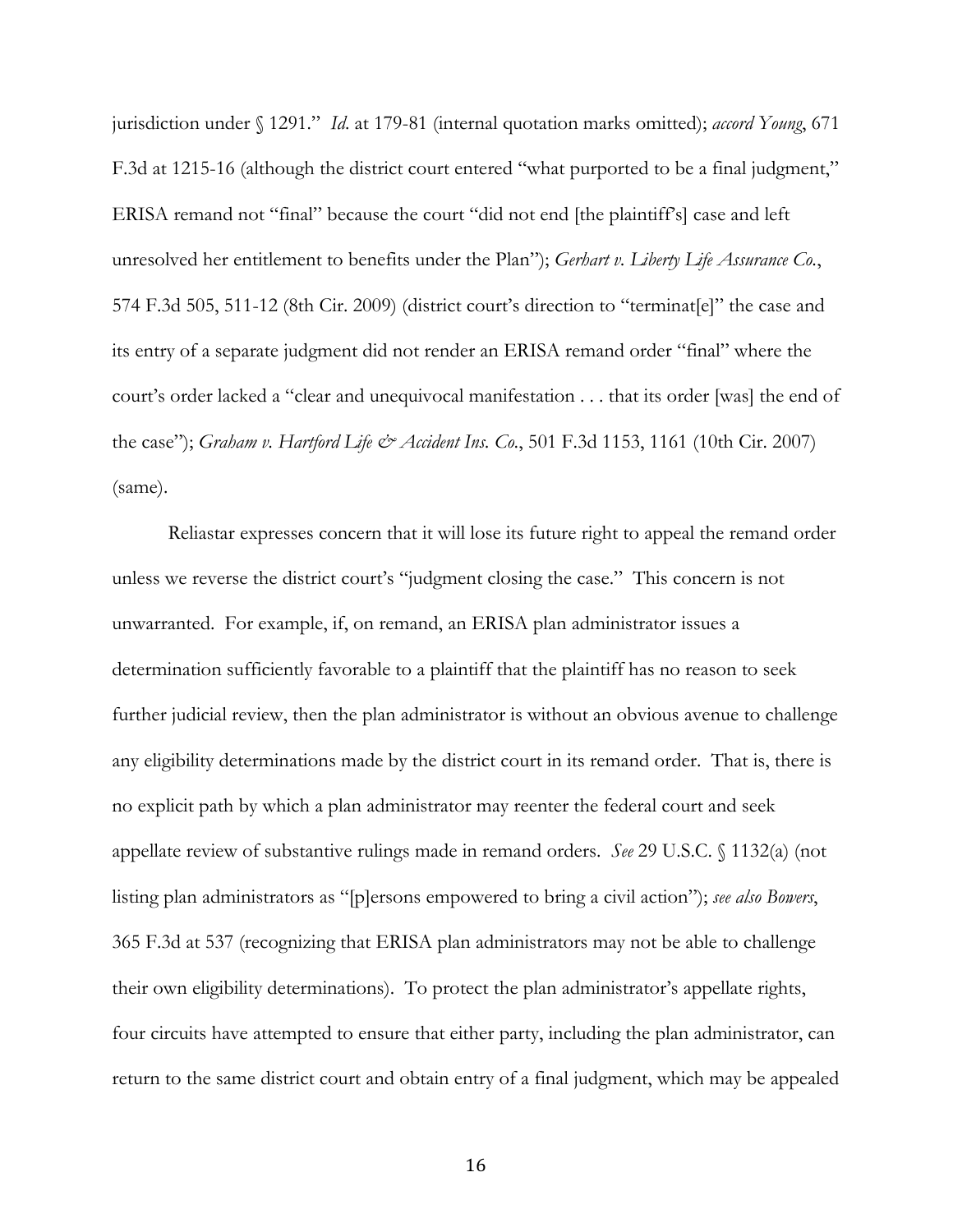and thus provide procedurally for a challenge to the remand order. *See Petralia*, 114 F.3d at

354; *accord Dickens*, 677 F.3d at 234; *Young*, 671 F.3d at 1216; *Bowers*, 365 F.3d at 537. As the

First Circuit explained in *Petralia*:

Ordinarily implicit in a district court's order of remand to a plan fiduciary is an understanding that after a new decision by the plan fiduciary, a party seeking judicial review in the district court may do so by a timely motion filed in the same civil action, and is not required to commence a new civil action. To avoid any misunderstanding that might otherwise occur, we state that we interpret the order of the district court in this case as having retained jurisdiction, in this sense, to hear and decide any timely motion for judicial review filed after further proceedings before the plan fiduciary. This is so regardless of whether the case is formally held open or instead administratively closed on the district court docket in the meantime.

*Petralia*, 114 F.3d at 354; *accord Dickens*, 677 F.3d at 234 (adopting this rule); *Young*, 671 F.3d at 1216 (adopting this rule); *Bowers*, 365 F.3d at 537 (adopting this rule and noting that it "allow[s] either party to challenge the [plan administrator's] ensuing eligibility determination [on remand] by motion before the same [district] court").

 We believe that this rule is a sensible one that does not run counter to ERISA's statutory text. Although ERISA authorizes various types of "civil action[s]" by specifying the permissible plaintiffs, defendants, claims, and remedies for each action, *see generally* 29 U.S.C. § 1132(a), it does not contain any provisions governing remands to plan administrators once those actions have been initiated, nor does it explain how judicial review of determinations made on remand is to occur, *compare* 29 U.S.C. § 1132(a), *with* 42 U.S.C. § 405(g) (authorizing "a civil action" to challenge a decision of the Commissioner of Social Security and defining the district court's power to remand and to review the Commissioner's decisions on remand). Thus, while ERISA, by its terms, may preclude a plan administrator from challenging its own determination by filing a *separate* civil action because plan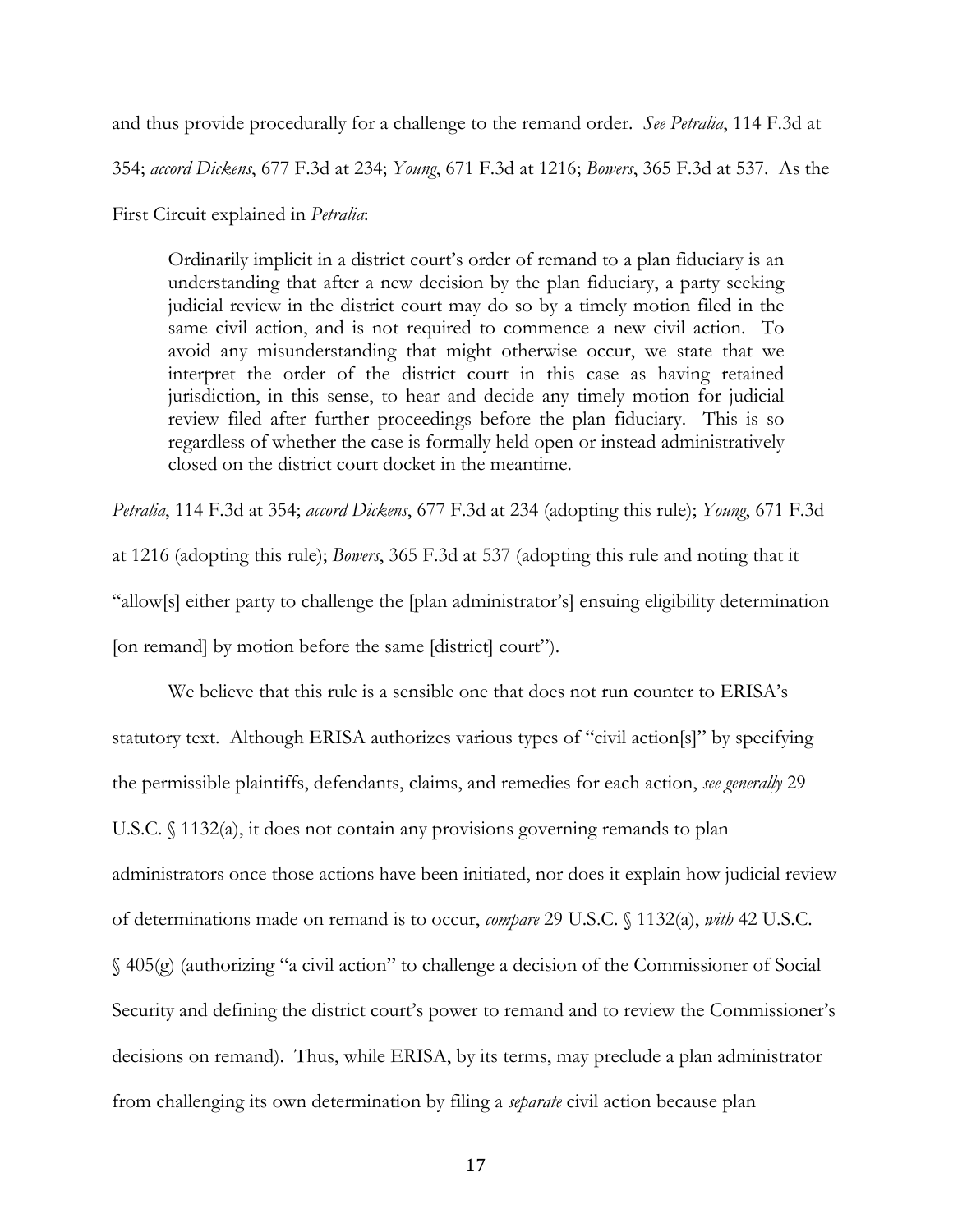administrators are not listed as permissible plaintiffs in  $\int$  1132(a), nothing in the statutory text prevents a plan administrator from seeking the entry of a final judgment after its determination on remand by filing a motion in a *pending* civil action. Once the court enters a final judgment, the plan administrator may then challenge the remand order on appeal from that judgment. *See In re Barnet*, 737 F.3d 238, 246 (2d Cir. 2013) ("[A]n appeal from any . . . final order[] opens the record and permits review of all rulings that led up to the judgment." (internal quotation marks omitted)).

 We thus adopt the rule that a district court's ERISA remand order will generally be interpreted as having retained jurisdiction over the case such that either party may seek to reopen the district court proceeding and obtain a final judgment. The district court's December 2010 remand order in this case is amenable to such an interpretation. As discussed, notwithstanding its directive to "close the case" and its entry of a separate judgment, the district court's December 2010 remand order was nonfinal as a result of its failure to resolve conclusively the issues of liability and damages. The district court's actions following the entry of its remand order also suggest that it retained jurisdiction in anticipation of taking further action once the proceedings on remand occurred. The court acknowledged that "there ha[d] been no monetary award in th[e] case" and that its "judgment" did not "set out an amount that Reliastar [was] required to pay," thus indicating that it intended to rectify that omission once Reliastar calculated the appropriate amount. The district court also denied Mead's motion to reopen after Reliastar denied her request for "any occupation" benefits on the ground that it "lack[ed] jurisdiction to reopen th[e] case" while this appeal remained pending. *See Webb v. GAF Corp.*, 78 F.3d 53, 55 (2d Cir. 1996)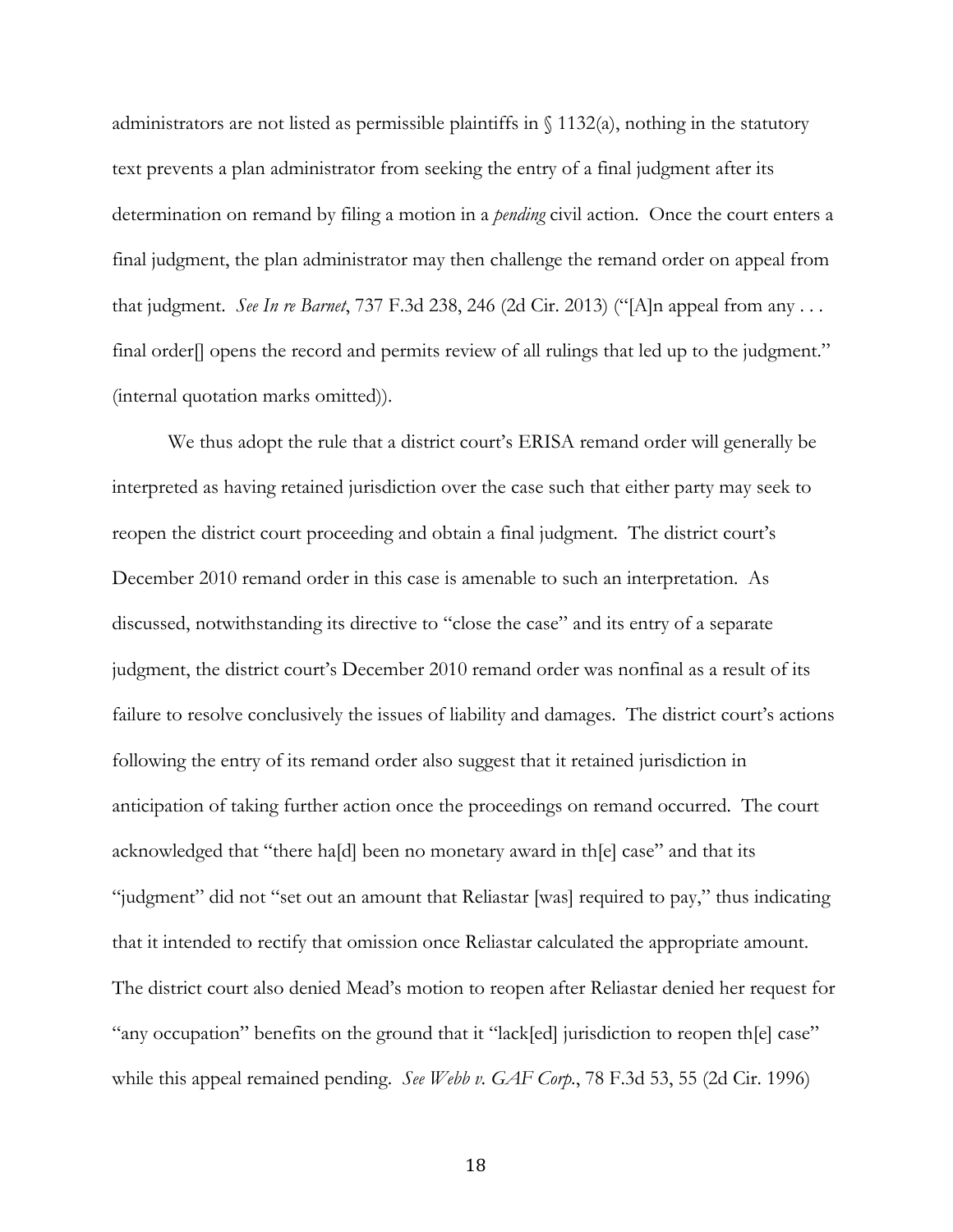("[T]he filing of a notice of appeal ordinarily divests the district court of jurisdiction over issues decided in the order being appealed."). We see this as a further indication that the district court intended to retain jurisdiction during the proceedings on remand because the court gave no suggestion that the *filing of a new action* was necessary for it to consider the arguments raised in Mead's motion. *Cf. Somoza v. N.Y. City Dep't of Educ*., 538 F.3d 106, 113 n.5 (2d Cir. 2008) (determining that the district court intended to relinquish jurisdiction in its order remanding to an agency because, *inter alia*, the court suggested in its remand order "that any further action in federal court would require the filing of a new complaint"). Reliastar may therefore return to the district court after the proceedings on remand and seek the entry of a final judgment, which it may then appeal.

 For all of these reasons, the district court's December 2010 remand order is not "final" under the general principles of finality. As a result, it is immediately appealable only if the collateral order doctrine applies. That doctrine permits an immediate appeal of an otherwise nonfinal order if the order conclusively "resolve[s] important questions separate from the merits" that is "effectively unreviewable on appeal from the final judgment in the underlying action." *Swint v. Chambers Cnty. Comm'n*, 514 U.S. 35, 42 (1995) (citing *Cohen v. Beneficial Indus. Loan Corp.*, 337 U.S. 541, 546 (1949)). The December 2010 order is not appealable under this doctrine because, among other reasons, the question that it resolved whether Mead is eligible for "own occupation" benefits under the Plan—is central to the merits of the parties' dispute and, as we have discussed, may be appealed following the entry of a final judgment after the proceedings on remand. *See Swint*, 514 U.S. at 42.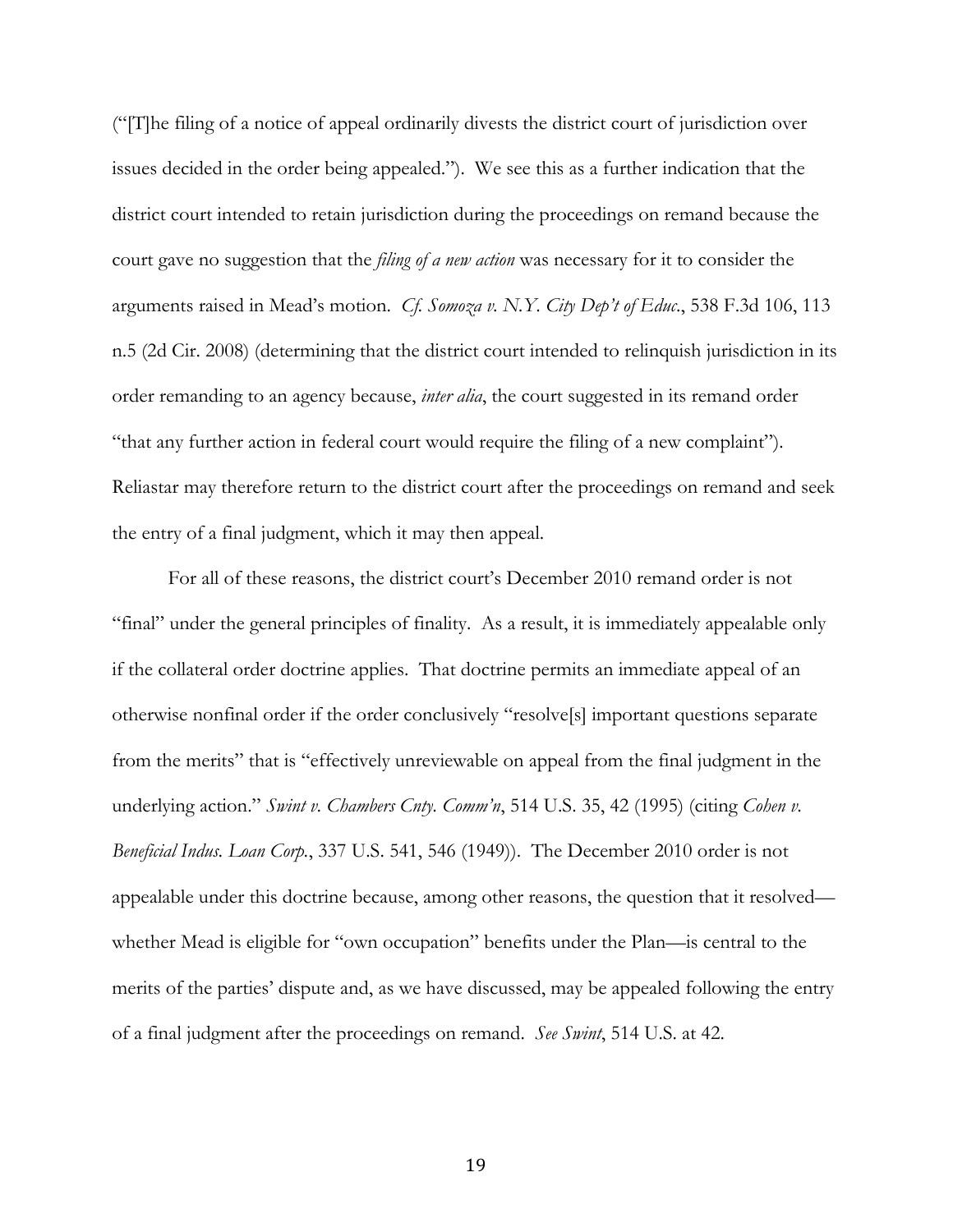### **B. Administrative Agency Remand Exception**

 Reliastar argues that the district court's remand order would be appealable if we adopted the Ninth Circuit's approach. Applying its own precedents governing the finality of orders remanding matters to administrative agencies, the Ninth Circuit permits an immediate appeal of an otherwise nonfinal ERISA remand order if (1) the order "conclusively resolve[d] a separable legal issue," (2) the order "forces the [plan administrator] to apply a potentially erroneous rule which may result in a wasted proceeding," and (3) "review would, as a practical matter, be foreclosed if an immediate appeal were unavailable." *Hensley*, 258 F.3d at 993.6 We decline Reliastar's invitation to import the Ninth Circuit's three-part test into our ERISA jurisprudence. As noted, we have our own test for determining the appealability of orders remanding to administrative agencies, *see Perales v. Sullivan*, 948 F.2d 1348, 1353 (2d Cir. 1991), which we have implied may be applicable in the ERISA context, *see Crocco*, 137 F.3d at 108-09. Thus, if we were to incorporate into the ERISA context a test for determining the appealability of an administrative remand order, it would be our own.

 This case, however, does not require us to decide definitively whether *Perales* applies to ERISA remand orders because, even assuming it does, the remand order here would not be appealable. *Perales* holds that although "[a] district court's remand to an administrative agency . . . keeps the case alive and hence is ordinarily not appealable," there is an exception to this rule "when the agency to which the case is remanded seeks to appeal, and that agency

<sup>6</sup> The Third Circuit employs a somewhat similar test derived from its own precedent governing the finality of remands to administrative agencies. *See Papotto*, 731 F.3d at 270 (ERISA remand order appealable "when: (1) the remand finally resolves an issue, (2) the legal issue is important, and (3) denial of immediate review will foreclose appellate review in the future" (internal quotation marks omitted)).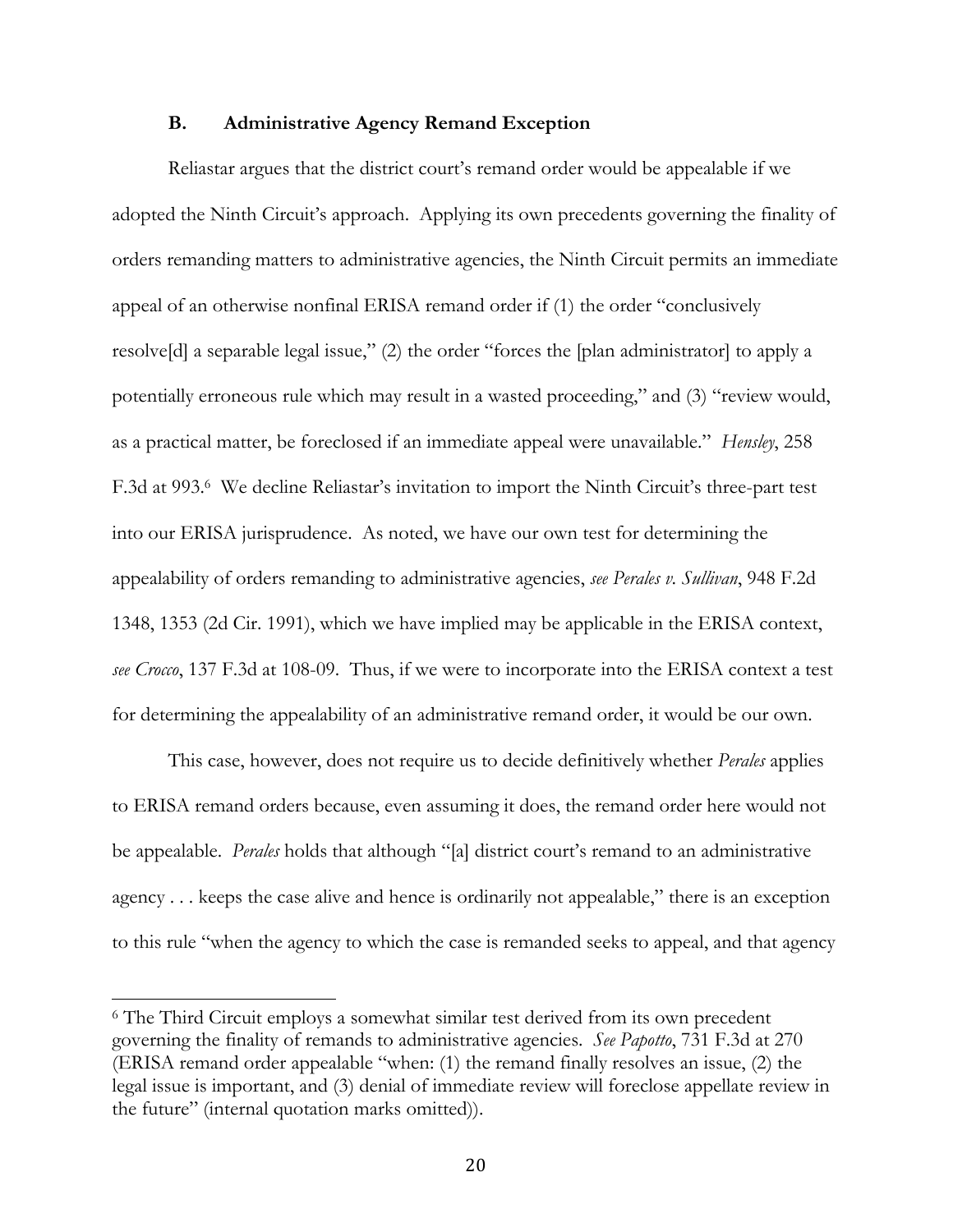would be unable to appeal after the proceedings on remand." 948 F.2d at 1353; *see also Occidental Petroleum Corp. v. SEC*, 873 F.2d 325, 330 (D.C. Cir. 1989) (collecting cases and noting that nearly every circuit has adopted the general rule that agency remand orders are interlocutory and that most circuits have adopted the above exception to this rule). As we have discussed above, Reliastar will be able to obtain appellate review of the December 2010 remand order after the completion of the proceedings on remand by moving in the district court for the entry of a final judgment and then appealing that judgment. Accordingly, we leave for another day the question of whether the *Perales* rule permits an immediate appeal in circumstances when the district court's remand order cannot be interpreted as having retained jurisdiction, leaving a separate civil action as the only mechanism to challenge the results of the proceedings on remand. *Cf. Somoza*, 538 F.3d at 113 n.5.

### **C. Seventh Circuit's Approach**

 As a final point, Reliastar argues that the district court's December 2010 remand order is immediately appealable under the Seventh Circuit's approach. The Seventh Circuit analyzes the finality of ERISA remand orders by applying the statute governing remands to the Social Security Administration, 42 U.S.C. § 405(g). *See Perlman*, 195 F.3d at 978-79. As explained in *Perlman*, pursuant to the fourth and sixth sentences of that statute, the district court may either (1) enter "a judgment affirming, modifying, or reversing the decision of the Commissioner of Social Security, with or without remanding the cause for a rehearing" (a "sentence-four remand"); or (2) remand the case to the Commissioner for the consideration of new evidence without entering a judgment as to the merits of the Commissioner's decision (a "sentence-six remand"). *Id*. at 978 (quoting 42 U.S.C. § 405(g)). In accordance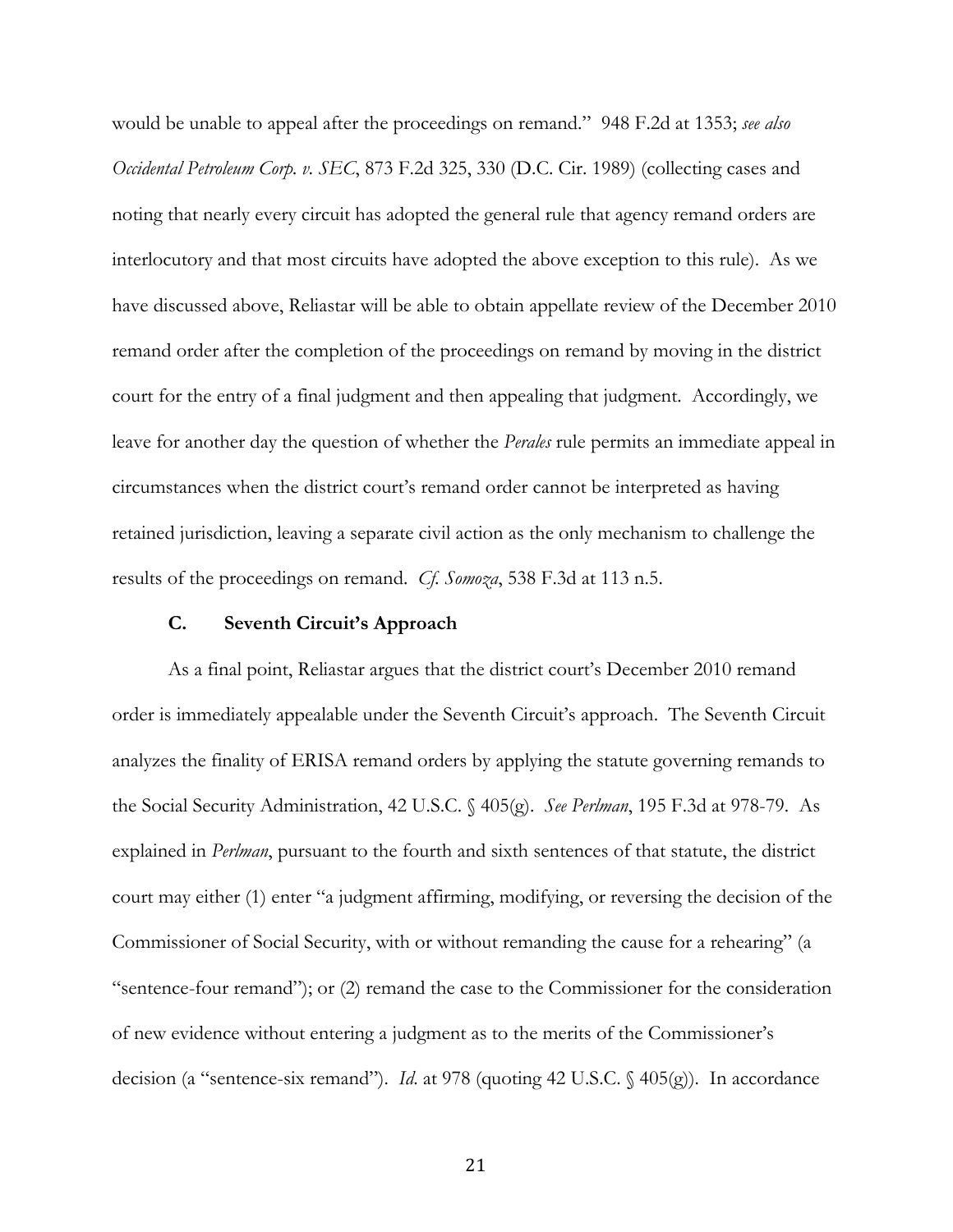with the Supreme Court's decision in *Sullivan v. Finkelstein*, the Seventh Circuit noted that, without exception, sentence-four remands are final and appealable under § 1291, while sentence-six remands are not. *Id*. (citing *Sullivan v. Finkelstein*, 496 U.S. 617 (1990)). Under the Seventh Circuit's approach, therefore, a district court's remand order is immediately appealable if the district court passes judgment on the merits of an ERISA plan administrator's decision, regardless of whether it also remands the case to the plan administrator for further proceedings. *See id*. at 979.

 Although the district court's December 2010 order would be appealable under the Seventh Circuit's approach because it overturned Reliastar's decision that Mead is not eligible for "own occupation" benefits and is thus akin to a sentence-four remand, *see Mead*, 755 F. Supp. 2d at 542, we expressly decline to adopt the analogy between ERISA and Social Security remand orders espoused by the Seventh Circuit. The Supreme Court's holding in *Finkelstein* that sentence four remands are final and immediately appealable is based on the specific language of 42 U.S.C. § 405(g), which delineates "a 'class of orders' that Congress [has] made 'appealable under § 1291.'" *Forney v. Apfel*, 524 U.S. 266, 270 (1998) (quoting *Finkelstein*, 496 U.S. at 628). The class of appealable orders created by § 405(g) represents an exception that swallows the generally accepted rule that remand orders are interlocutory, rendering the vast majority of such orders appealable. *See Forney*, 524 U.S. at 270 (noting that neither § 405(g) nor *Finkelstein* permits an inference that a remand order "could be 'final' for purposes of appeal only when the Government seeks to appeal" or that "'finality' turns on . . . the availability (or lack of availability) of an avenue for appeal from the different, later, agency determination that might emerge after remand"); *Shalala v. Schaefer*, 509 U.S. 292, 297

<u>22</u>